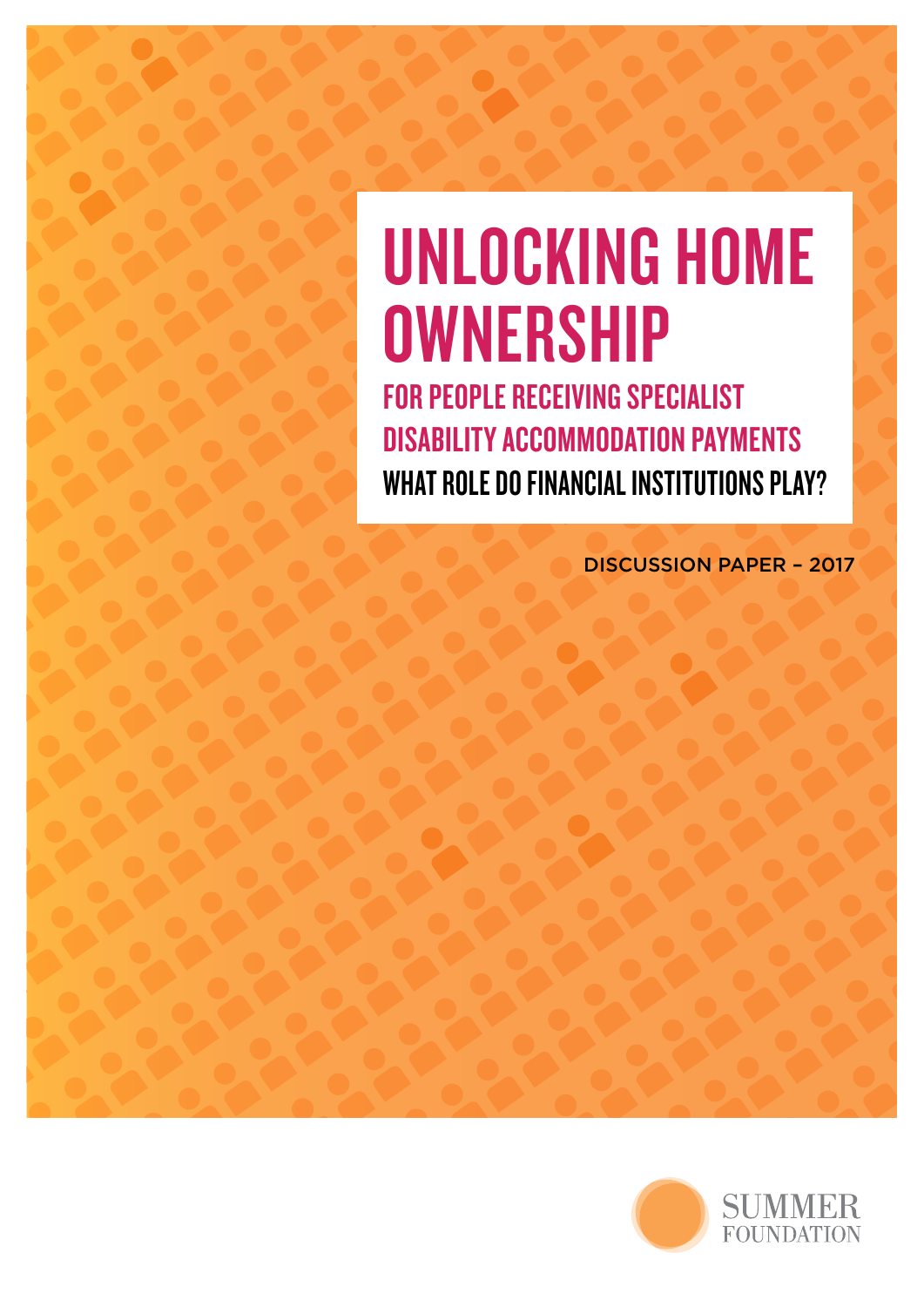#### PREPARED BY:

Anna Crabb

#### PREPARED FOR

The Summer Foundation ABN 90 117 719 516 PO Box 208 Blackburn 3180 VIC Australia

#### CITATION GUIDE

Crabb, A, (2017) Unlocking home ownership for people receiving Specialist Disability Accommodation payments: What role financial institutions play. Melbourne: Summer Foundation Ltd.



2017 by the Summer Foundation Ltd. A copy of this report is made available under a Creative Commons Attribution 4.0 Licence (international)

#### DISCLAIMERS

The Summer Foundation has contributed information towards this report and believes it to be accurate and reliable. Neither the Summer Foundation nor any contributors make any warranty, expressed or implied, regarding any information, including warranties to accuracy, validity or completeness of information. This report is for educational purposes and the Summer Foundation cannot be held responsible for any actions taken on the basis of information outlined in this report.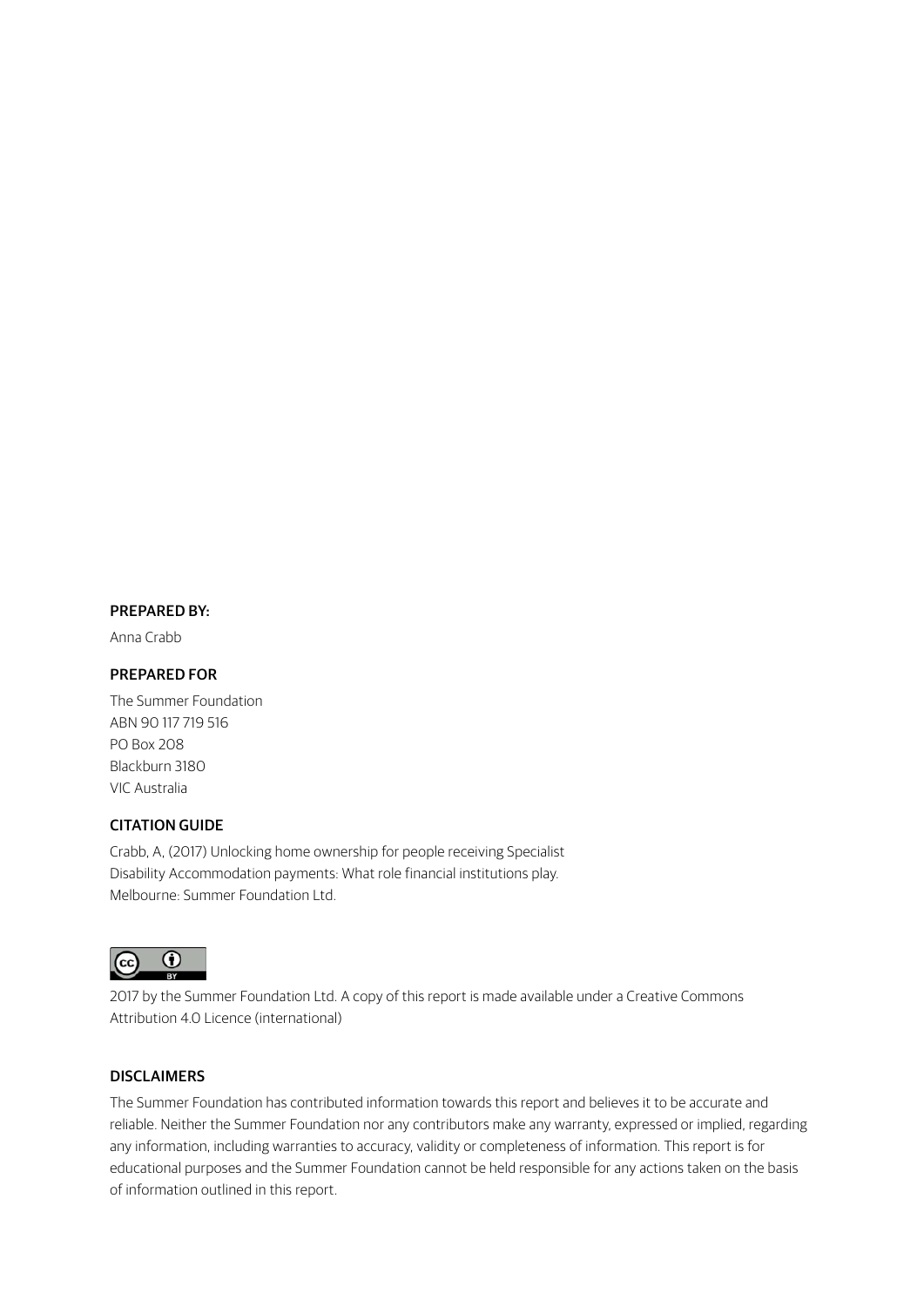# **TABLE OF CONTENTS**

| The potential to lead innovation and offer a new product to a new market under the NDIS2 |  |
|------------------------------------------------------------------------------------------|--|
|                                                                                          |  |
|                                                                                          |  |
|                                                                                          |  |
|                                                                                          |  |
|                                                                                          |  |
|                                                                                          |  |
|                                                                                          |  |
| PART 2: THE POTENTIAL FOR INCREASED HOME OWNERSHIP UNDER THE NDIS 8                      |  |
|                                                                                          |  |
|                                                                                          |  |
|                                                                                          |  |
|                                                                                          |  |
|                                                                                          |  |
|                                                                                          |  |
|                                                                                          |  |
| PART 4: SHARED OWNERSHIP AS AN OPTION TO INCREASE HOME OWNERSHIP                         |  |
|                                                                                          |  |
|                                                                                          |  |
|                                                                                          |  |
|                                                                                          |  |
|                                                                                          |  |
|                                                                                          |  |
|                                                                                          |  |
|                                                                                          |  |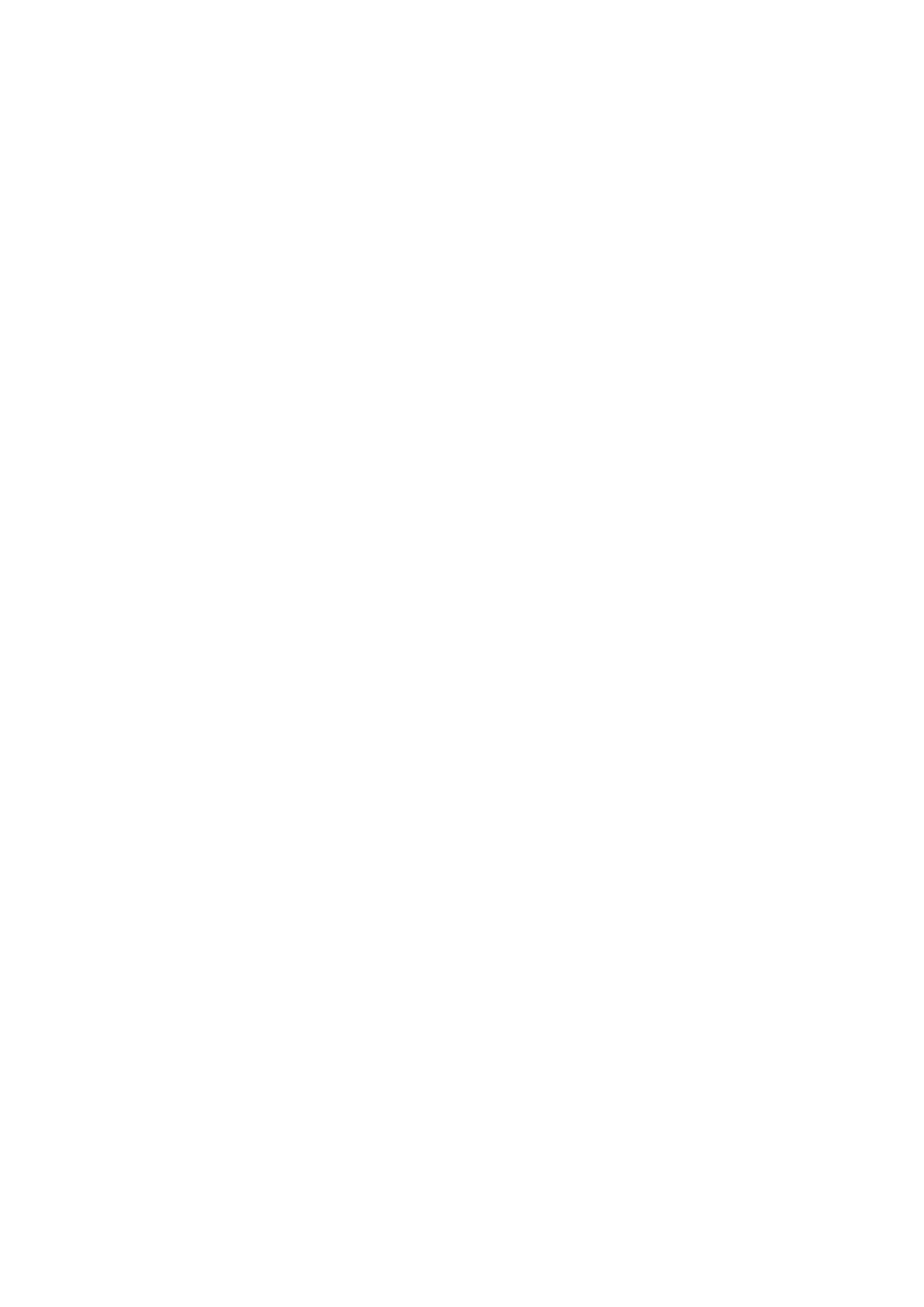## <span id="page-4-0"></span>EXECUTIVE SUMMARY

### PURPOSE OF THIS PAPER

The purpose of this paper is to inform and prompt discussion in the finance sector and among others about ways to address inequity of home ownership for people with disability in Australia. We aim to improve the situation by focusing on options for people receiving NDIS Specialist Disability Accommodation (SDA) payments. We hope that the paper will help financial institutions see what role they can play in making home ownership a reality for more Australians with disability.

## HOME OWNERSHIP AMONG PEOPLE WITH DISABILITY

Most Australians aspire to enjoy the social and economic benefits of home ownership. However, people with disability have lower rates of home ownership than the general population. Limited availability of accessible, appropriate and affordable housing, plus a lack of in-home support services have driven this inequity over time.

## THE POTENTIAL TO FOSTER HOME OWNERSHIP UNDER THE NDIS

The NDIS offers financial institutions an unprecedented opportunity to help improve housing affordability for people with disability and their families, a group that historically has struggled to move into home ownership. Because the NDIS is generating housing demand at scale, Australia can now move beyond the grant-driven, cottage-industry approach to disability housing. To make it work, serious private capital commitments are needed, especially as we shift toward a total NDIS housing market valued at \$11.2 billion.

## THE POTENTIAL TO LEAD INNOVATION AND OFFER A NEW PRODUCT TO A NEW MARKET UNDER THE NDIS

This is a historic opportunity for financial institutions to enhance their current offerings and introduce new products to service a brand new market of people receiving SDA payments. This cohort may be considering home ownership as a realistic prospect for the first time. Governments have agreed that the pricing framework will apply to 30 June 2021, giving banks and investors a window to offer loans and establish a baseline of SDA lending performance.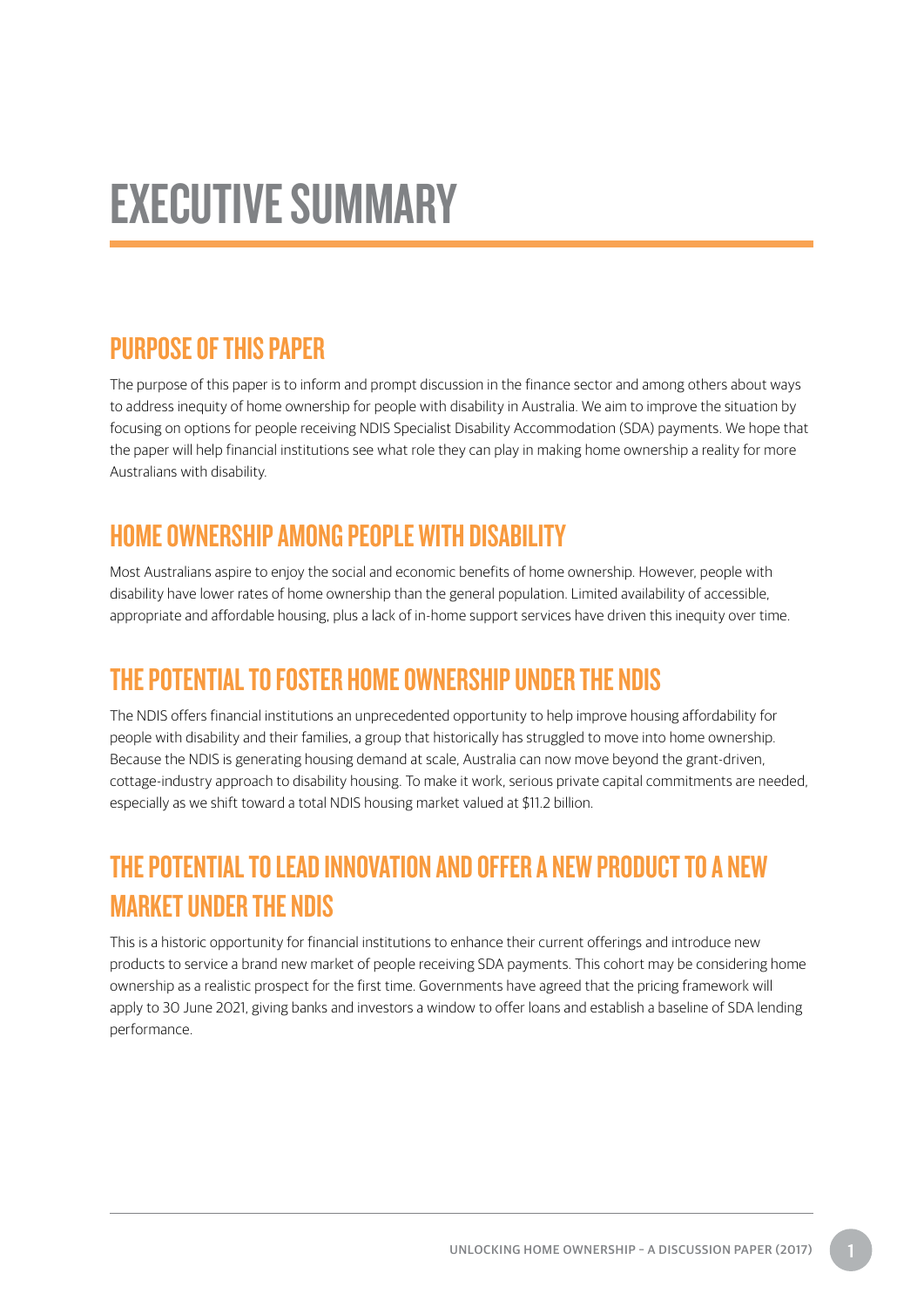## <span id="page-5-0"></span>SHARED OWNERSHIP TO INCREASE HOME OWNERSHIP FOR PEOPLE WITH DISABILITY

For equity and efficiency reasons, our aim should be for standard home loans to be accessible to people with disability. In cases where standard home loans are not suitable (e.g. insufficient deposit), shared ownership models offer a way financial institutions can tap into the market of people receiving SDA payments, while offering them an affordable alternative so they can enjoy the benefits of home ownership.

### WHERE TO START

The Summer Foundation is working to support the six building blocks for a mature SDA market (see Appendix C). For the financial sector to play its role in boosting the home ownership rates of people with disability, institutions need confidence in policy settings and must be able to deliver products and services to people with disability and their families. There are actions that financial institutions – and government – need to take to build this market:

#### **Actions for financial institutions:**

- 1. Share examples of commercial and consumer loans to people receiving SDA payments with other financial institutions to enable them to refine their own investment and lending policies to be accessible to people receiving these payments
- 2. Investigate partnership with equity partners to deliver shared ownership loan products to people receiving SDA payments that cannot access standard loans
- 3. Educate finance staff so they feel confident assessing loan applications and managing loans for people receiving SDA payments and their families, as well as organisations providing accommodation to this group
- 4. Appoint a team member specialist to lead responses to queries from SDA payment recipients and their families, and to developers interested in developing properties for this group
- 5. Share the details of property valuers experienced in valuing modified properties with other financial institutions

#### **Actions for shared ownership equity partners (community housing providers, state and local governments)**

- 1. Aggregate suitable borrowers then approach financial institutions for commercial loans to develop properties
- 2. Sell existing SDA stock to tenants (where this is desirable for the tenants)
- 3. Hold SDA payments of up to 20 per cent of property value in trust and recycle back into future SDA

#### **Actions for developers and landlords**

- 1. Understand the benefits of shared ownership returns compared to rental returns to encourage greater investment in properties suitable for people receiving SDA payments
- 2. Ensure properties align with SDA requirements and any changes to the property design are communicated to buyers receiving SDA payments and their families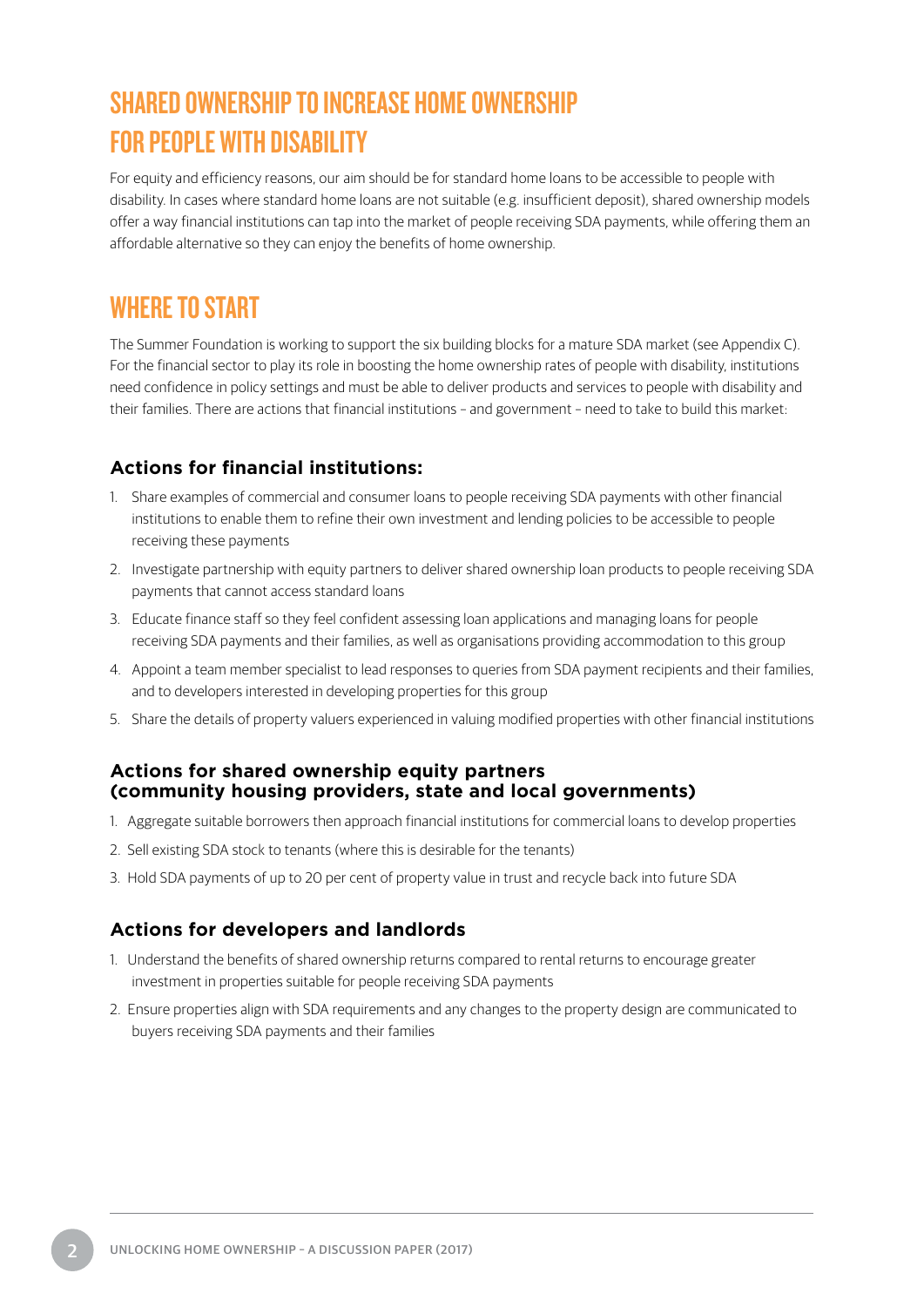#### <span id="page-6-0"></span>**Actions for NDIA**

- 1. Ensure SDA recipients' housing preferences are identified in NDIS plans and make aggregated housing demand information available to financial institutions and developers
- 2. Build investor confidence by providing information on demand, features of the scheme, and interactions with other government initiatives (e.g. CRA, social & affordable housing)
- 3. Encourage SDA recipients and their families to consider home ownership and investment
- 4. Provide SDA payments of up to first 20 per cent of property value as recoverable grants (to avoid 100% of loan to value ratio)
- 5. Introduce people receiving SDA payments and their families to responsible lenders and advocate on their behalf

#### **Actions for people receiving SDA payments and their families**

- 1. Ensure financial literacy is at a level to be able to assess suitability of home ownership and/or investment with personal circumstances (including financial and asset planning, knowledge of responsible lenders)
- 2. Express interest of home ownership/investment to equity partners and financial institutions
- 3. Participate in property development design consultations to ensure properties are fit for purpose

## ABOUT THE SUMMER FOUNDATION

Established in 2006, the Summer Foundation is committed to growing a movement that will resolve the issue of young people living in nursing homes. Supporting, informing and empowering people with disability and their families is key to resolving this issue.

We build the capacity of this sector rather than focus on building our own organisation. We share knowledge, skills and leadership with other organisations. We collaborate with other non-profit organisations to increase funding for the disability sector rather than compete for scarce resources. We share credit and power within the organisation and with other organisations.

## ACKNOWLEDGEMENTS

We wish to thank the following people for kindly sharing their expertise to inform the development of this paper:

- **Jacob Edwards, Commercial Lending Manager, Bank Australia**
- **Mike Myers, Managing Director, National Affordable Housing Consortium**
- **Mark Peacock, Director, Impact Investing, Social Ventures Australia**
- **Andrew Mills, Head of Strategic Development, HomeStart Finance.**
- Alex Oppes, Director, Impact Investing, Social Ventures Australia
- Sam Richards, Chief Strategy Officer, Brightlight Impact Advisory
- **Simba Marekera, Head of Research, Brightlight Impact Advisory**
- Mark Flack, Chief Executive Officer, Buy Assist
- Katherine Leong, Associate Director, Corporate Services and ESG, National Australia Bank

We also wish to acknowledge the contribution of the Australian Government Department of Social Services and Accelerate Social Impact Consulting to this project.

This project has been funded by the Australian Government Department of Social Services.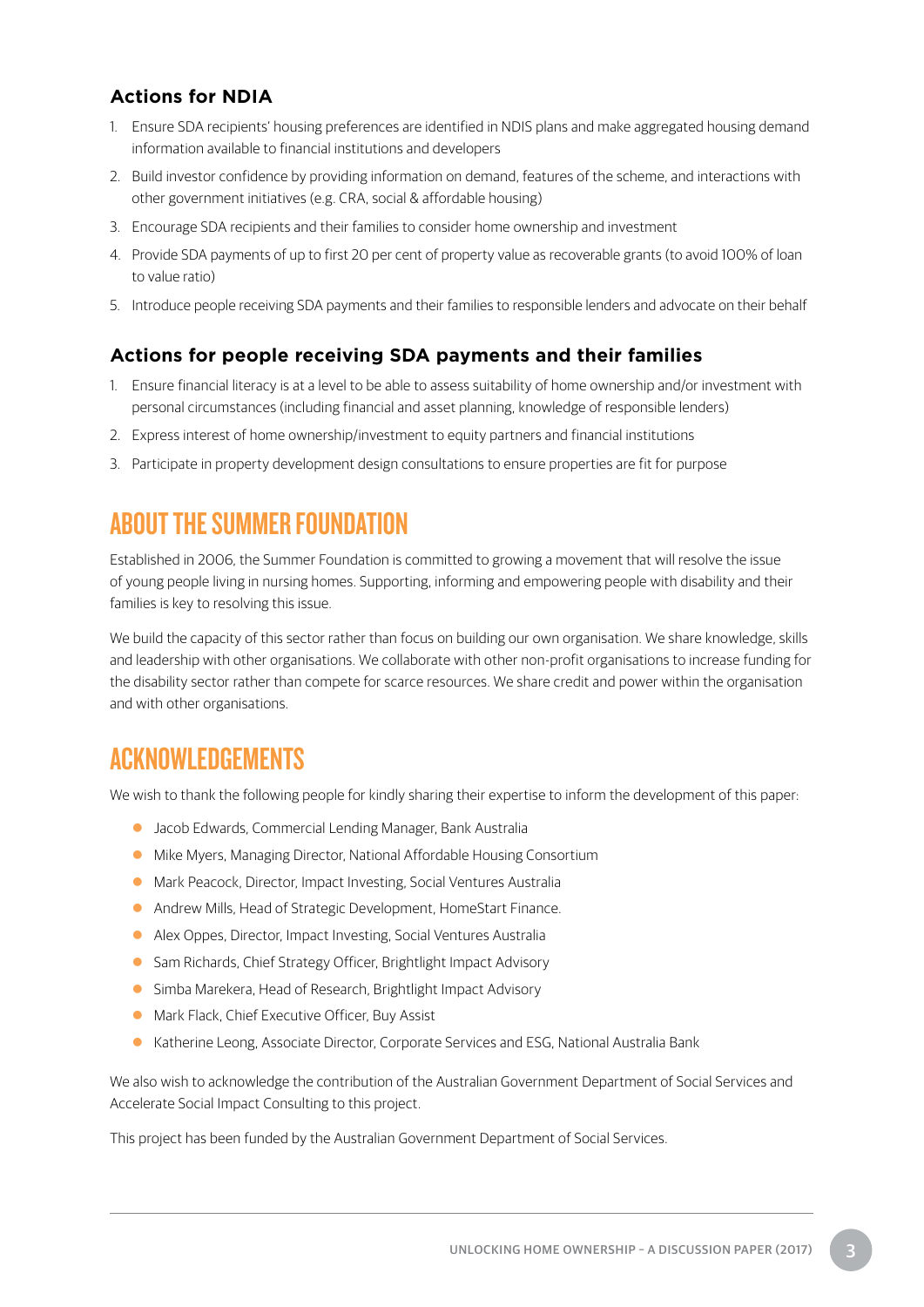## PART 1: HOME OWNERSHIP AMONG PEOPLE WITH DISABILITY

## BENEFITS AND RISKS OF HOME OWNERSHIP

Australians have a strong preference for home ownership, regardless of economic circumstance.<sup>1</sup> Australians enjoy both financial and social benefits from home ownership. Benefits include financial security, dignity, empowerment and confidence about the future<sup>2</sup>, and a sense of security and safety.<sup>3</sup> Home ownership can be more beneficial than affordable, high-quality rental housing. It encourages greater civic involvement, results in less disruption to social networks and children's education, and increases self-esteem.<sup>4</sup>

In recent years house prices have risen significantly, outstripping increases in median incomes.<sup>5</sup> This has made it difficult for many people to meet the up-front costs of purchasing a home.

Younger people (25 to 34-year-olds) were significantly less likely to own a home in 2014 than in 2002; substantially more people are now on public housing waiting lists6 and more people are carrying mortgage debts into retirement.7 Housing stress is resulting in relationship breakdowns and families going without food.8 For homeowners, the ability to maintain the value of their housing asset through regular maintenance and improvements, or to move when required, is limited.



1 Senate Select Committee on Housing Affordability in Australia, A Good House is Hard to Find: Housing and affordability in Australia, Parliament of Australia, 2008, Chapter 2.

- 2 Shew W. and Stelzer I., External Benefits of Home Ownership, 2004.
- 3 Senate Select Committee on Housing Affordability in Australia, op cit.
- 4 Productivity Commission, First Home Ownership, 2014.
- 5 Australian Institute of Health and Welfare, Housing assistance in Australia 2014, 2014.
- 6 Morrison, S., 'Address to the Australian Housing and Urban Research Institute, Melbourne', Treasurer of the Commonwealth of Australia, 10 April 2017.
- 7 Productivity Commission, Housing Decisions of Older Australians, http://www.pc.gov.au/research/completed/housing-decisions-older-australians, 2015.
- 8 Burke, T., 'Experiencing the housing affordability problem: blocked aspirations, trade-offs and financial hardships', paper presented to the Financial Review Housing Congress, 2007.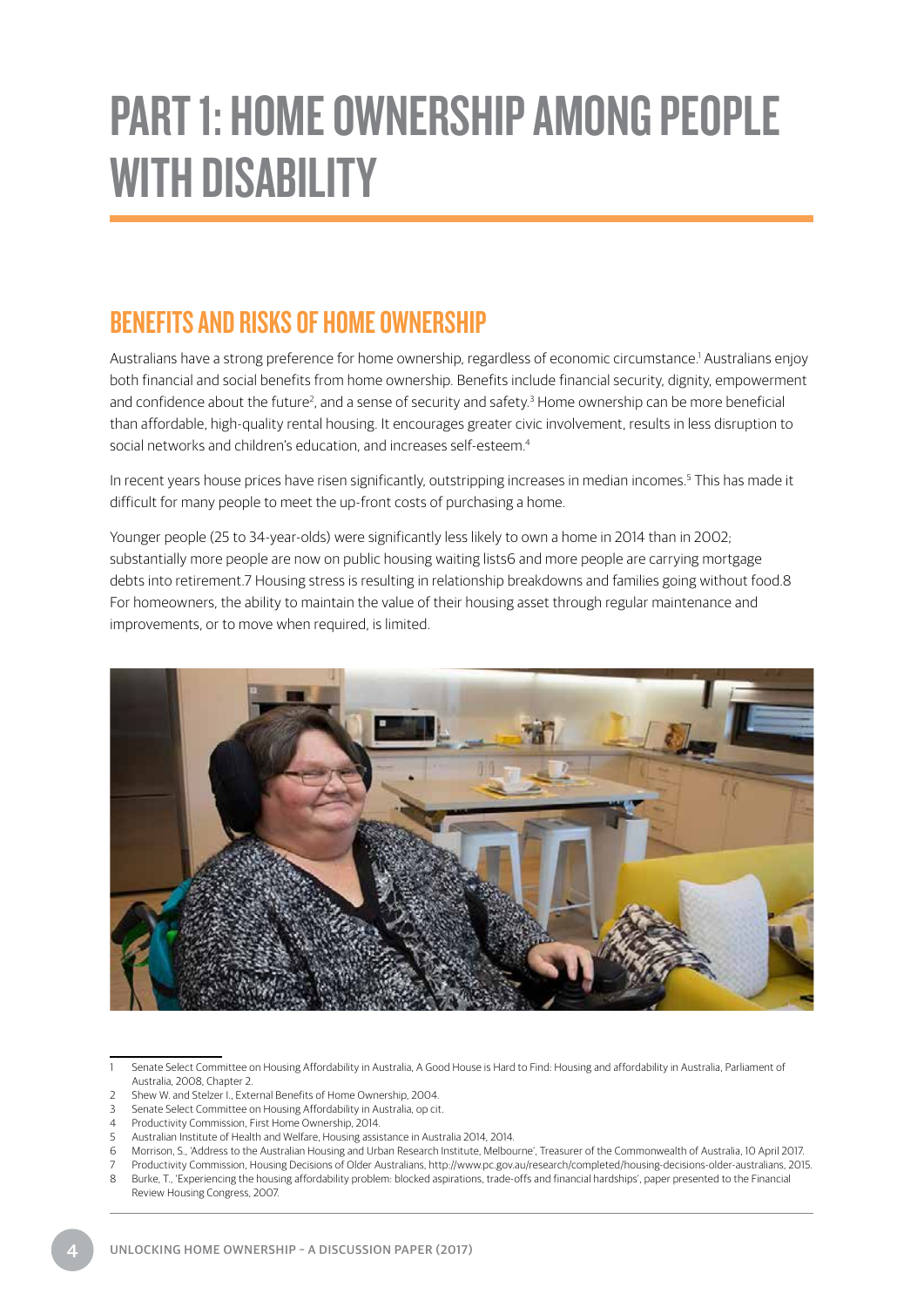## CURRENT STATE

Historically, people with disability have been constrained on being able to choose where and with whom they live. People With Disability Australia highlight that "for the majority of people with disability, where they live has been dictated by where their support provider is located" and that there has been a "critical shortage of accessible, appropriate and affordable housing".9

People with disability place high importance on the certainty and security of tenure provided by home ownership. Recent reports from the National Disability Insurance Agency (NDIA) indicate that the majority of participants in the National Disability Insurance Scheme (NDIS) have goals related to daily living and independence.

These goals could be met through home ownership, which offers more long term security and increases control over home and life<sup>10</sup>

However, the housing situation of many people with disability does not reflect home ownership aspirations. Figures show:

- There is a lack of affordable rental options for people with disability. In April 2016, less than 1 per cent of rental homes in Greater Sydney were appropriate and affordable for households on the Disability Support Pension<sup>11</sup>
- A high proportion of people living in social housing need this assistance due to a household member having a disability<sup>12</sup>
- $\bullet$  People with disability are less likely to be homeowners<sup>13</sup>
- One-third of NDIS participants are expected to be unable to find affordable housing<sup>14</sup>

Moving towards home ownership is not without risks and challenges. On average, people with disability may have a more limited ability to manage the risks of home ownership than the general population. This is due to lower than average income and a higher likelihood of accommodation needs changing over time, particularly in the case of people with a degenerative disability.



<sup>9</sup> Finch, Kate, 'Housing, Homelessness and Disability', Parity, Council to Homeless Persons, 2014.

- 10 NDIA, Market position statements, https://www.ndis.gov.au/market-position-statements, 2017.
- 11 Anglicare, Rental Affordability Snapshot 2016: Greater Sydney and the Illawarra,
- https://www.anglicare.org.au/media/2805/anglicaresydney\_ras\_2017.pdf, p.4.

- https://www.aihw.gov.au/reports/australias-welfare/australias-welfare-2015/contents/table-of-contents, Ch. 5.
- 14 Finch, Kate, 'Housing, Homelessness and Disability', Parity, Council to Homeless Persons, 2014.

<sup>12</sup> Australian Institute of Health and Welfare, National Social Housing Survey: a summary of national results 2016, https://www.aihw.gov.au/reports/housing-assistance/national-social-housing-survey-summary-2016/contents/table-of-contents 13 Australian Institute of Health and Welfare, Australia's Welfare 2015,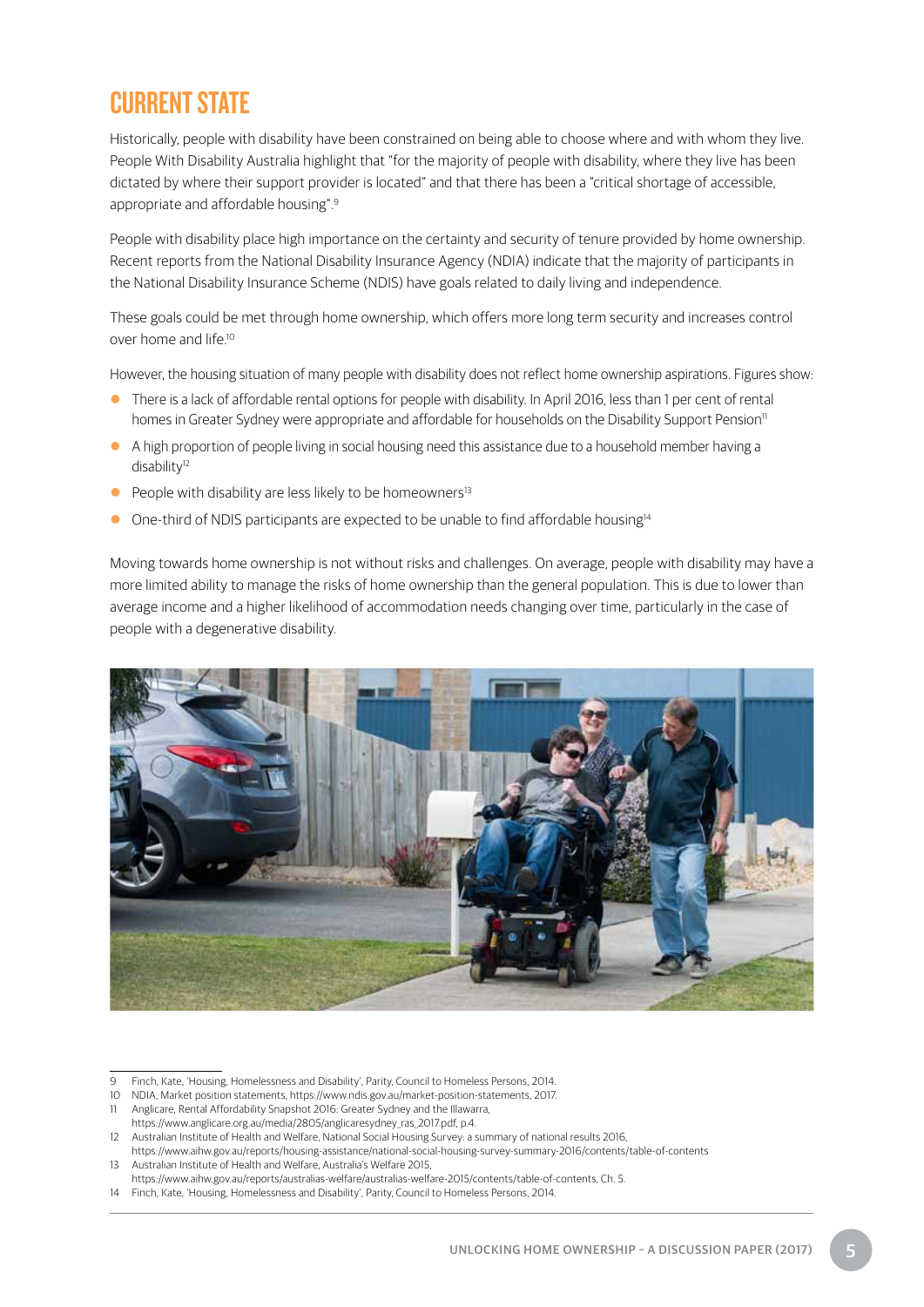



## **High occupancy of social housing**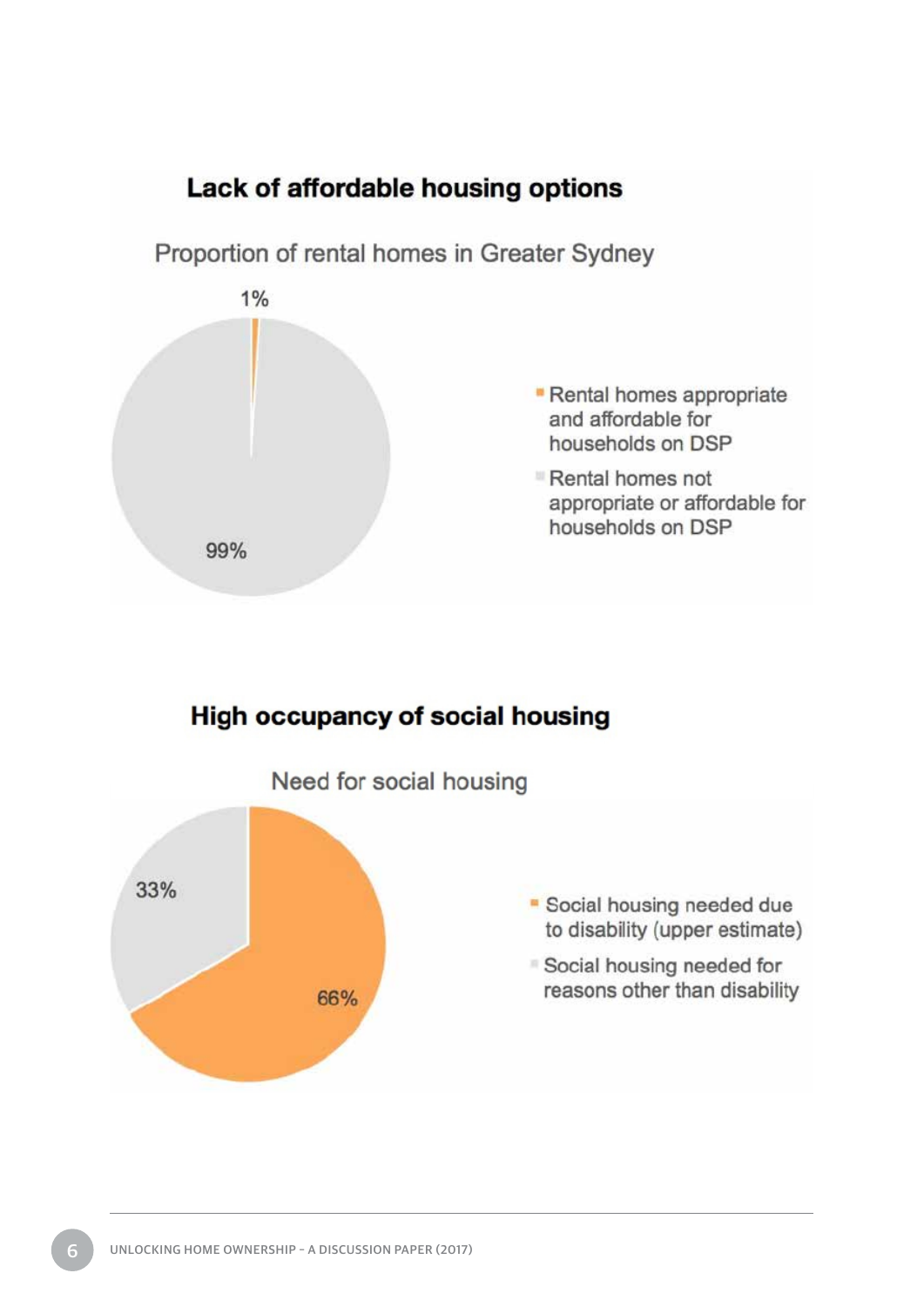

### Less likely to be home owners

**High occupancy of social housing** 

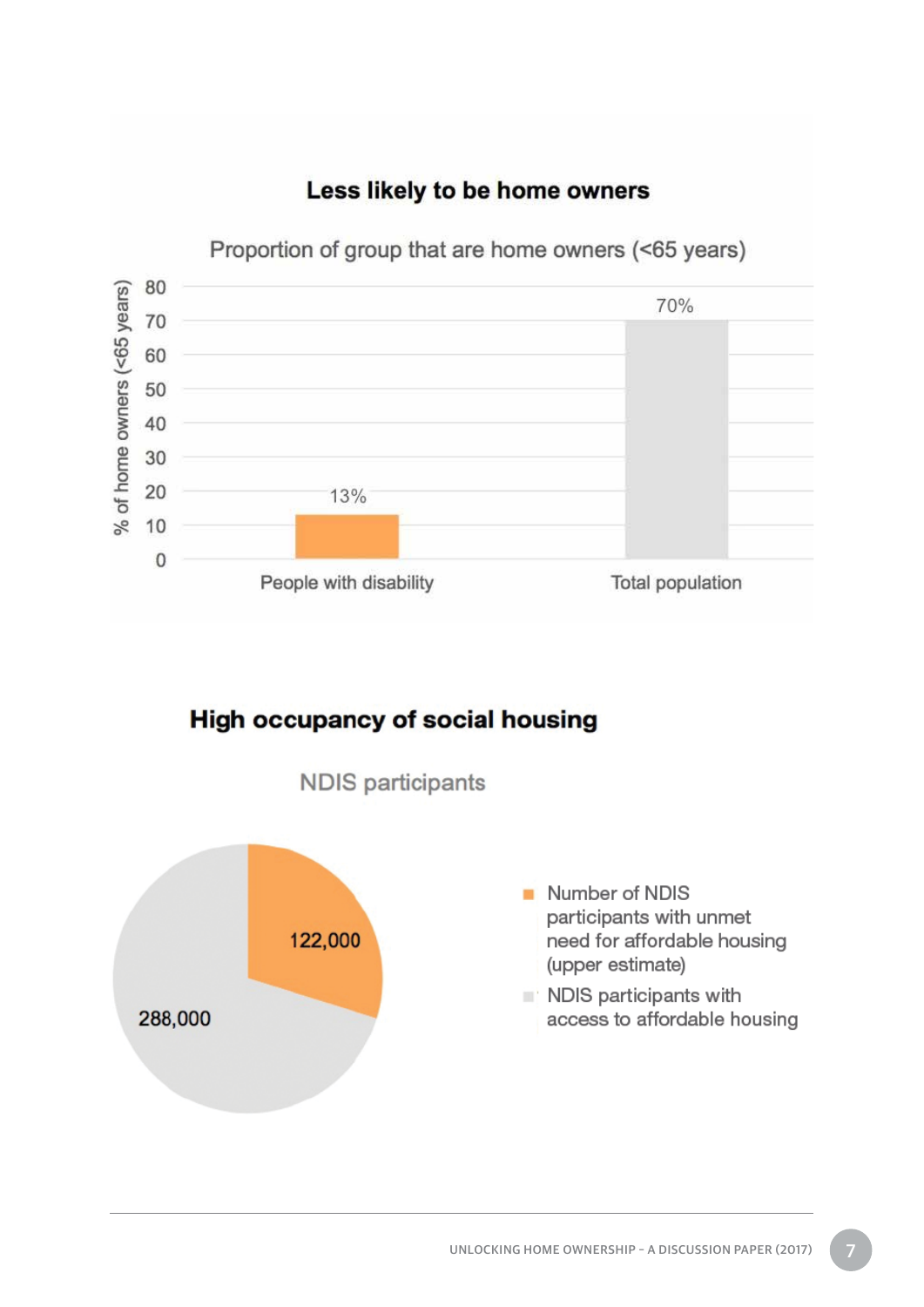# <span id="page-11-0"></span>PART 2: THE POTENTIAL FOR INCREASED HOME OWNERSHIP UNDER THE NDIS

### THE NDIS AND SPECIALIST DISABILITY ACCOMMODATION (SDA)

The NDIS will fund affordable housing for around 28,000 participants, raising the total value of the accessible housing market in Australia to around \$11.2 billion. This represents a significant opportunity to expand affordable housing for people with disability. Of the 28,000, about 12,000 people will access affordable, accessible housing for the first time. This will require around \$4.8 billion of new affordable housing stock over the next five years.

#### **What is SDA?**

"Accommodation for people who require specialist housing solutions, including to assist with the delivery of supports that cater for their extreme functional impairment or very high support needs"<sup>15</sup>

SDA includes both the existing specialist accommodation where people are currently living and new, innovative models not yet widely available.<sup>16</sup>

SDA funding is for the dwelling itself and is not intended to cover support costs, which are assessed and funded separately by the NDIS.

- 15 15 National Disability Insurance Scheme (Specialist Disability Accommodation) Rules 2016, p.39.
- 16 National Disability Insurance Agency, Specialist Disability Accommodation: Position Paper on Draft Pricing and Payments, 2016.

### **What is SDA?**

"Accommodation for people who require specialist housing solutions, including to assist with the delivery of supports that cater for their extreme functional impairment or very high support needs"<sup>17</sup>

SDA includes both the existing specialist accommodation where people are currently living and new, innovative models not yet widely available.<sup>18</sup>

SDA funding is for the dwelling itself and is not intended to cover support costs, which are assessed and funded separately by the NDIS.

The NDIS is supporting the creation of a sustainable SDA market that "fosters choice and control, encourages innovation, provides options for participants, continuity of supply and financial sustainability for governments, participants and providers".<sup>19</sup> The NDIS funding, when combined with resident contributions and land price inflation, is designed "to cover the efficient cost of providing accommodation over its full lifecycle". It "should allow providers to attain finance (debt and equity) in the private market to meet these lifecycle costs".<sup>20</sup> The NDIS is aiming to transition existing SDA stock into the Scheme, provide incentives to retain SDA and to introduce new SDA supply.

<sup>17</sup> 15 National Disability Insurance Scheme (Specialist Disability Accommodation) Rules 2016, p.39.

<sup>18</sup> National Disability Insurance Agency, Specialist Disability Accommodation: Position Paper on Draft Pricing and Payments, 2016.

<sup>19</sup> NDIA, Specialist Disability Accommodation Pricing and Payments Framework, 2016.

<sup>20</sup> NDIA, Specialist Disability Accommodation Pricing and Payments Framework, 2016.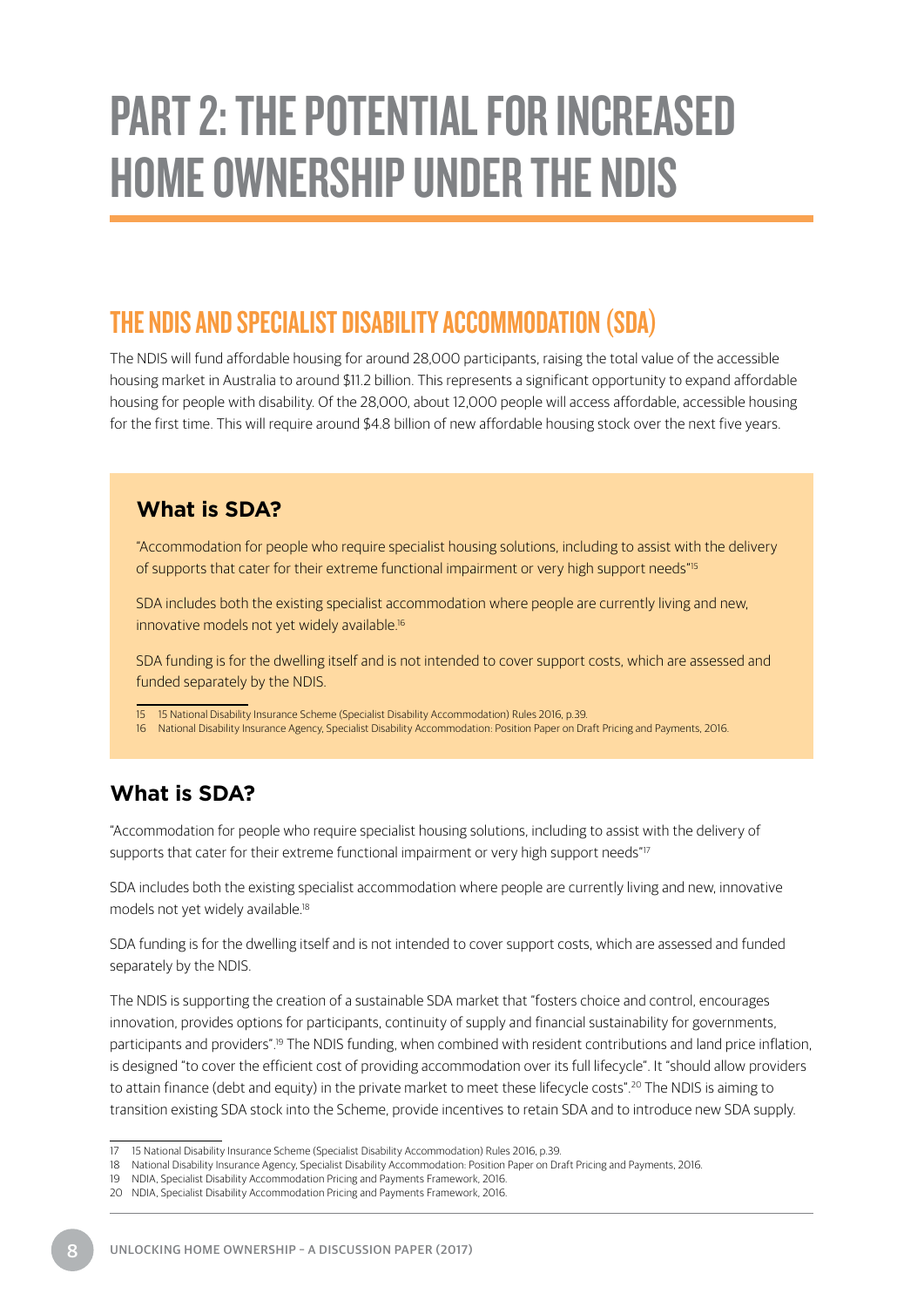## <span id="page-12-0"></span>SDA PAYMENTS

For SDA payments to be made, three components are required:

- A registered provider of SDA (who could be an individual, a property developer, a private landlord or a community housing provider)
- An enrolled dwelling, and
- A resident who is an NDIS participant with SDA in their plan

Participants will be expected to pay a Reasonable Rent Contribution and may pay board (for food, utilities etc) in addition to the SDA payment. SDA providers may qualify for a vacancy payment of up to 90 days to maintain continuity of investment.

SDA prices are set, to encourage investment in properties expected to be in demand by people receiving SDA payments (smaller-scale dwellings of 2-5 bedrooms). Modelling undertaken by Housing Choices Australia indicates that SDA payments provide a positive cash surplus annually when properties are fully occupied by people receiving the payments.<sup>21</sup>

The SDA price for a dwelling is based on:<sup>22</sup>

| Stock type           | New build<br>Existing stock (group home for up to five people)<br>Legacy stock (group home for more than five people)                                                                                                                       |  |
|----------------------|---------------------------------------------------------------------------------------------------------------------------------------------------------------------------------------------------------------------------------------------|--|
| <b>Building type</b> | Apartment<br>Villa/duplex/townhouse<br>House<br>Group home<br>Number of bedrooms<br>Number of residents                                                                                                                                     |  |
| Design category      | <b>Basic</b><br>Improved liveability<br>Fully accessible<br>Robust<br>High physical support<br>Innovation                                                                                                                                   |  |
| Other                | On-Site<br>Overnight Assistance room (to be used by support staff)<br>Additional breakout room (to enhance learning,<br>exploration or positively impact mood)<br>Location factor (based on geographic regions)<br>Fire sprinkler allowance |  |

<sup>21</sup> Noel Phillips, Housing Choices Australia, SDA IAG NDIS Housing Finance Seminar, February-March 2017.

<sup>22</sup> NDIA, NDIS Price Guide: Specialist Disability Accommodation,

https://www.ndis.gov.au/medias/documents/ha6/h19/8800438648862/SDA-Price-Guide.pdf. 1 April 2017.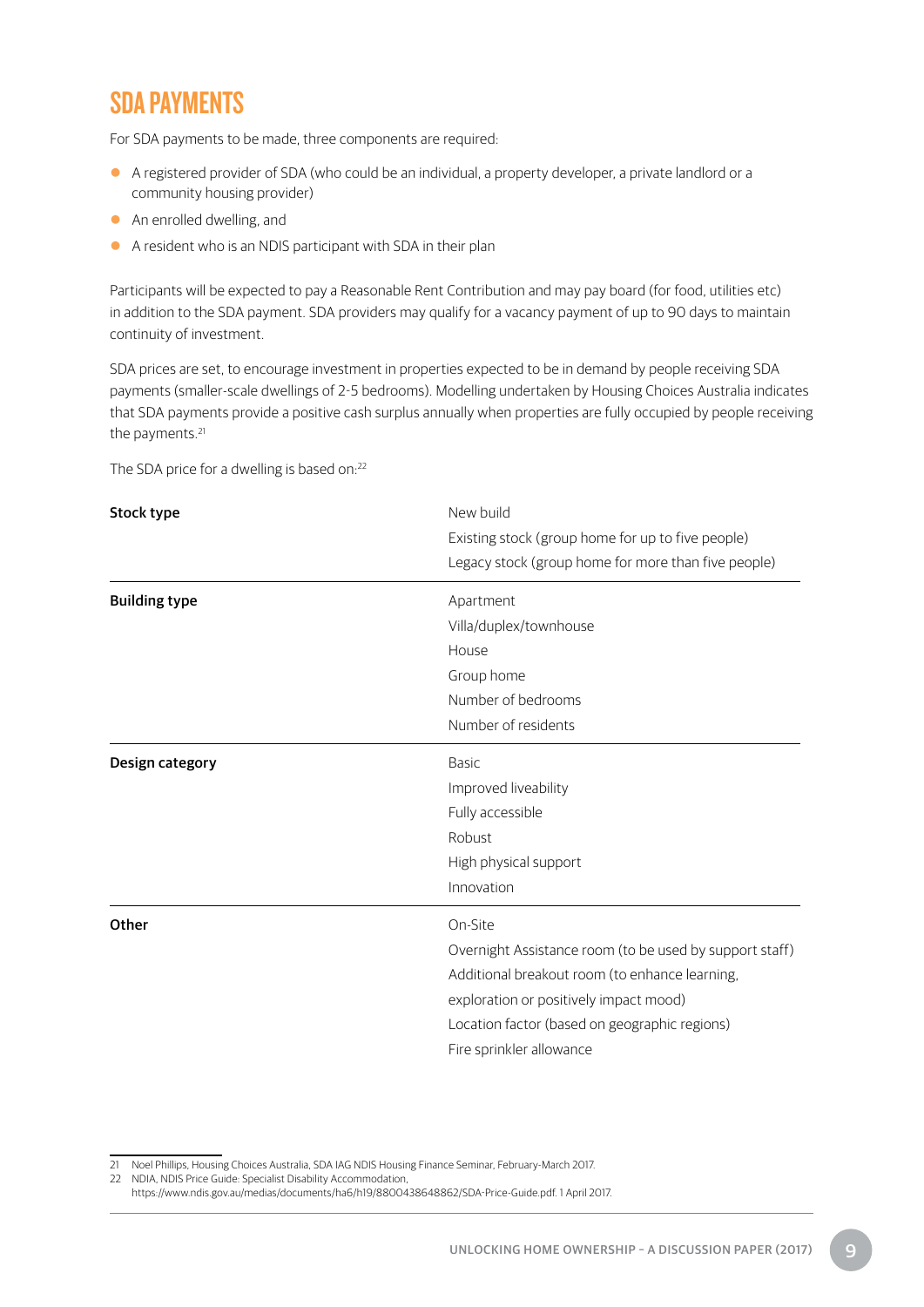<span id="page-13-0"></span>A sample of the range of SDA base prices is shown below:



More information about SDA payments is in Appendix B.

### INCREASED HOUSING OPTIONS

The NDIS is increasing the capacity of people with disability to transition into home ownership in two main ways. First, many people with disability and their families have historically supplemented government-funded support by paying for additional support services. The introduction of the NDIS means that more of these additional services are being paid for by the NDIS. This frees up some financial resources that some people with disability and their family could use towards a housing deposit or ongoing housing costs.

Secondly, SDA payments are an additional, stable income stream for people with disability that recipients can use for mortgage repayments. The figure above shows that a person receiving SDA payments could potentially have control over an additional \$105,030 in income per year.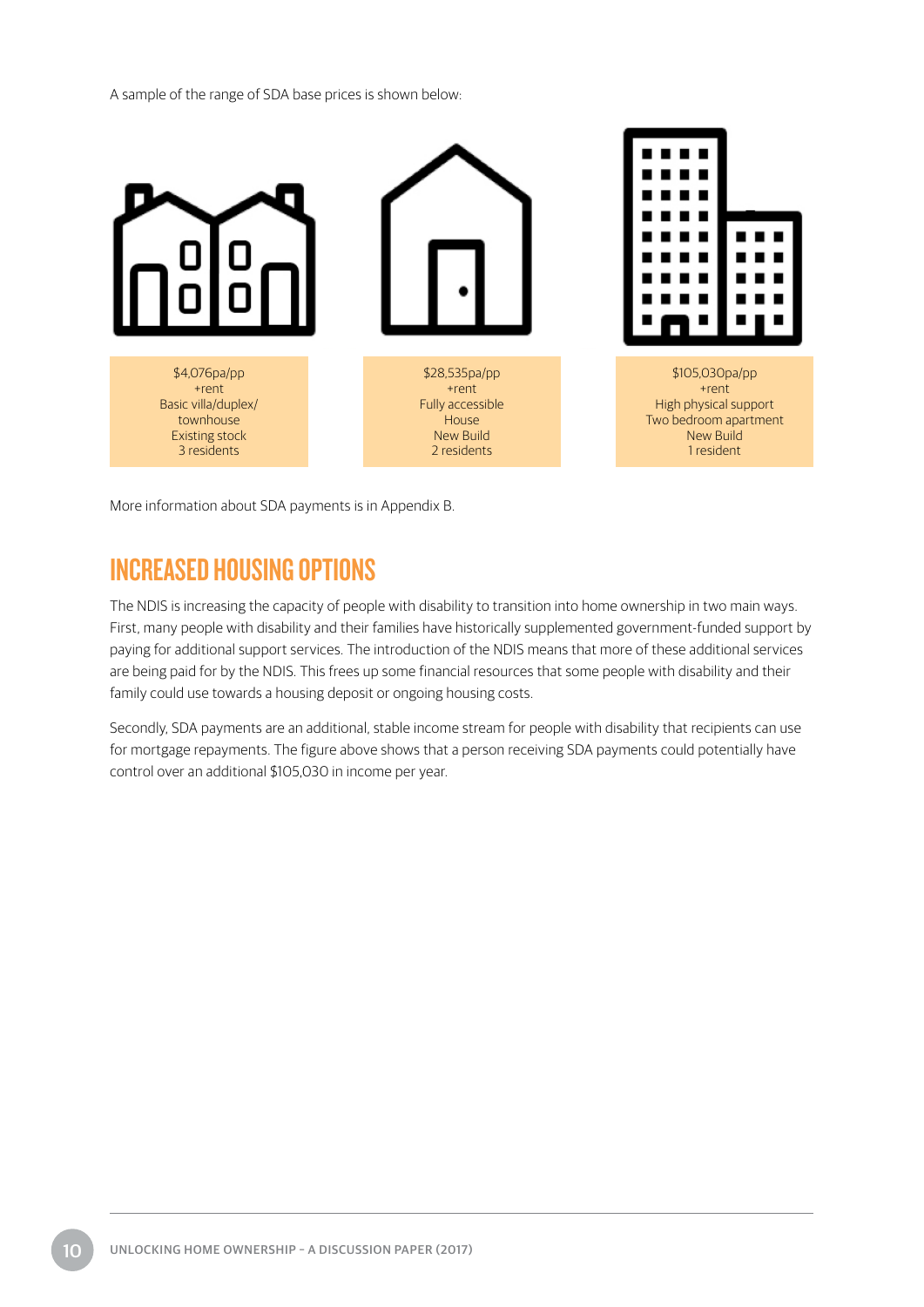### **Case study: From residential aged care to home ownership**

There are currently more than 6,000 people aged under 65 years of age living in residential aged care (RAC) in Australia. Younger people in RAC are paying higher fees for rent and board than their peers in NDIS funded housing. By moving from RAC into SDA, participants can free up income to work towards homeownership:

Case Study: John, early 40s, single. In October 2016 John suffered a stroke and is now a wheelchair user. He requires daily support with day-to-day activities. After selling his home, John's assets totaled \$310,000. John's Centrelink part pension and income on his assessable assets equals \$1,138 per fortnight.23

- a. Living in aged care: When John lives in aged care he pays for his daily expenses (meals and board) and means-tested accommodation and care fees. For John, these fees total \$1,612 per fortnight. This is \$474 more than John's fortnightly income.
- b. Living in SDA: If John moves from aged care into SDA, his costs reduce by \$1,000 per fortnight as he no longer has to pay for care and pays less for his accommodation. This frees up income that can be used towards home ownership.

Not only are John's fees \$1,000 per fortnight less in SDA, John also gets an SDA payment he could use towards home ownership. If John moves into a one-bedroom villa, he will receive an additional SDA subsidy of \$1,910 per fortnight. This \$1,910 is in addition to John's existing \$1,138 income per fortnight.

Collectively, the reduced aged care fees and SDA subsidy create an additional \$2,910 per fortnight for John (\$75,660 per annum). This is a significant amount of money that could be used for home ownership.

23 Department of Human Services, Disability Support Pension, Australian Government; Available from: https://www.humanservices.gov.au/customer/enablers/income-test-pensions, 2017.

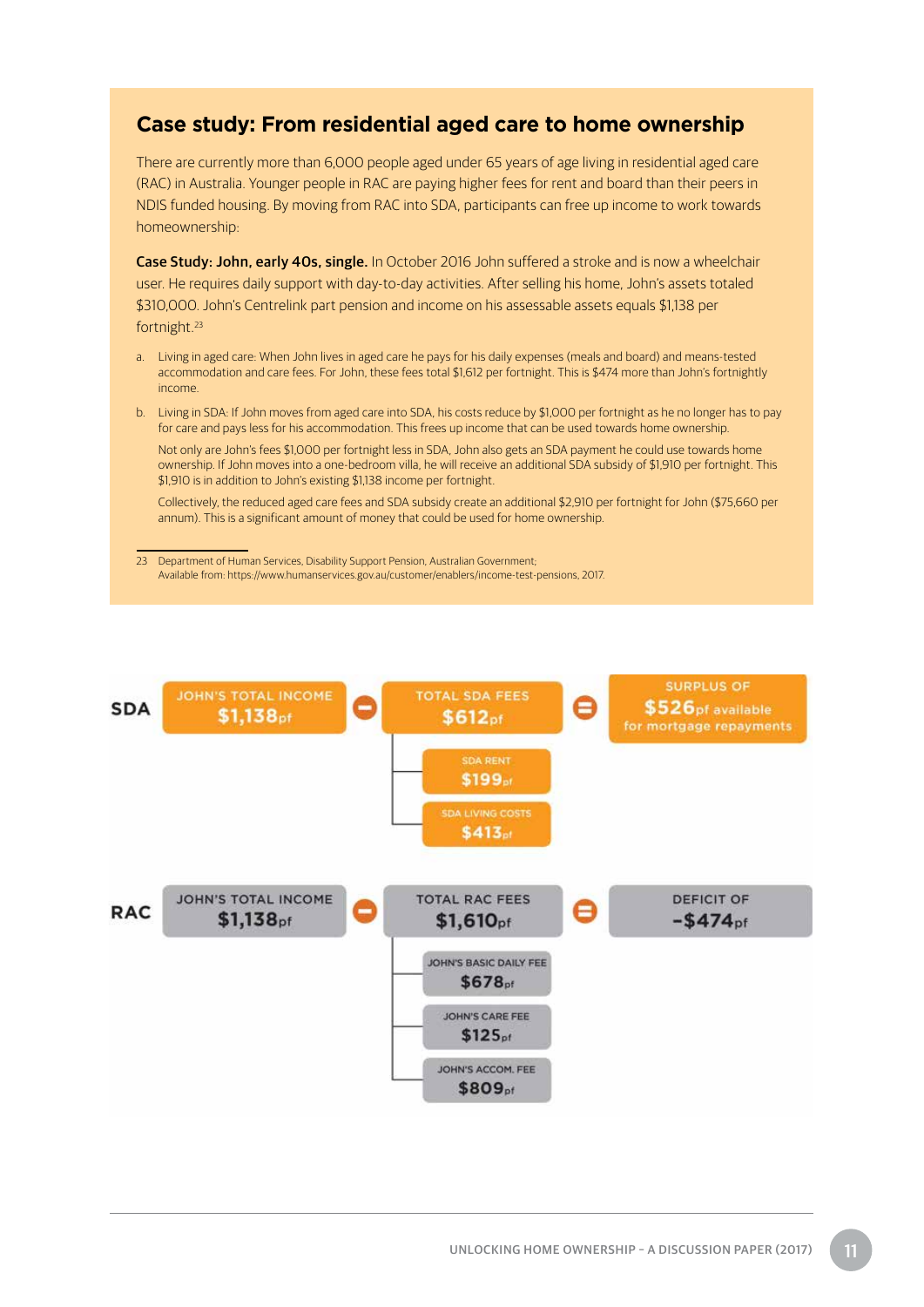## <span id="page-15-0"></span>UNDERSTANDING HOUSING DEMAND OF PEOPLE RECEIVING SDA PAYMENTS

There are data limitations on future SDA demand as this information was not systematically collected and the NDIS remains new. Demand data will become available from the NDIS over time as participants' plans are developed. The NDIA intends to develop a platform for communicating this information.

In the meantime, the Summer Foundation is conducting a quantitative and qualitative study of the housing needs, preferences and locations of people receiving SDA payments in all states and territories; and the current state of SDA housing stock. The results of this study will help investors and housing providers make informed decisions about investing in SDA housing across Australia.

More information about how this study fits into the building blocks for a mature SDA market is in Appendix C.

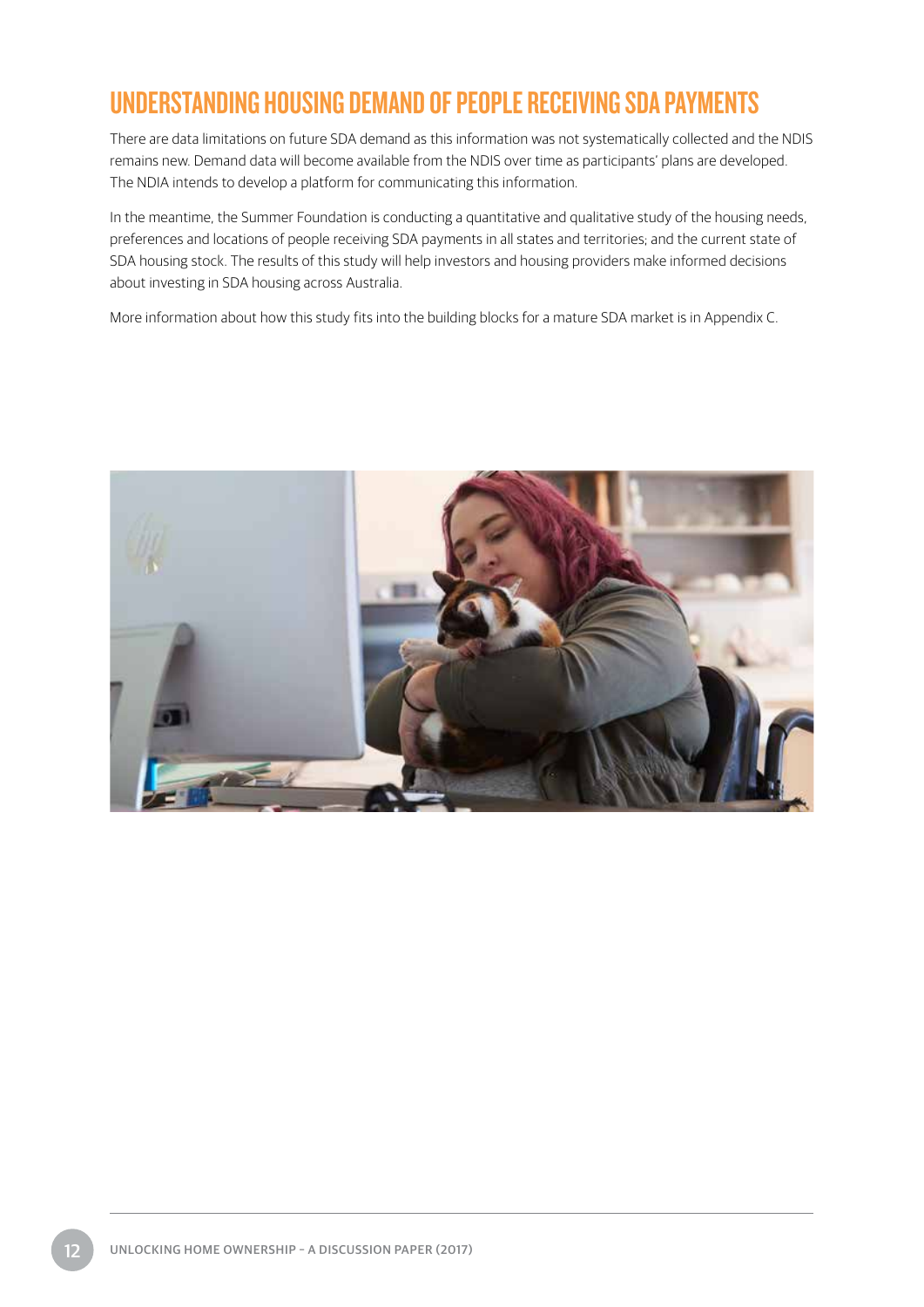# <span id="page-16-0"></span>PART 3: THE ROLE OF FINANCIAL INSTITUTIONS

## THE OPPORTUNITY

This is a big opportunity for financial institutions to enhance their offerings and introduce new products for the new market of up to 28,000 people receiving SDA payments. For many, this is the first time they will be realistically considering home ownership.

Financial institutions will play a critical role in leveraging the opportunity created by the NDIS to increase home ownership for people with disability. We interviewed five financial specialists about what is required to reap the benefit of these changes. Our interviewees indicated that financial institutions will need to:

- Recognise SDA payments as a stable income stream in standard home loan assessments (i.e. in credit policies and operational guidelines)
- Class SDA payment recipients at an acceptable risk level to access standard home loans
- Value dwellings with modifications at a level that covers production costs, recognises the value-add of welldesigned modifications and the cash flow provided through the SDA payment model

## POTENTIAL CHALLENGES AND OPTIONS TO CONSIDER

Variability in the valuation of properties and the risk profiling of potential borrowers receiving SDA payments will affect property Loan to Value Ratios (LVRs) and therefore the loan products, loan value and Lenders Mortgage Insurance (LMI) requirements offered to people receiving these payments. Financial institutions may have valuation, risk profiling and tenancy management challenges when providing standard home loans to people that receive SDA payments. Challenges identified by the interviewees are outlined in the table on page 14: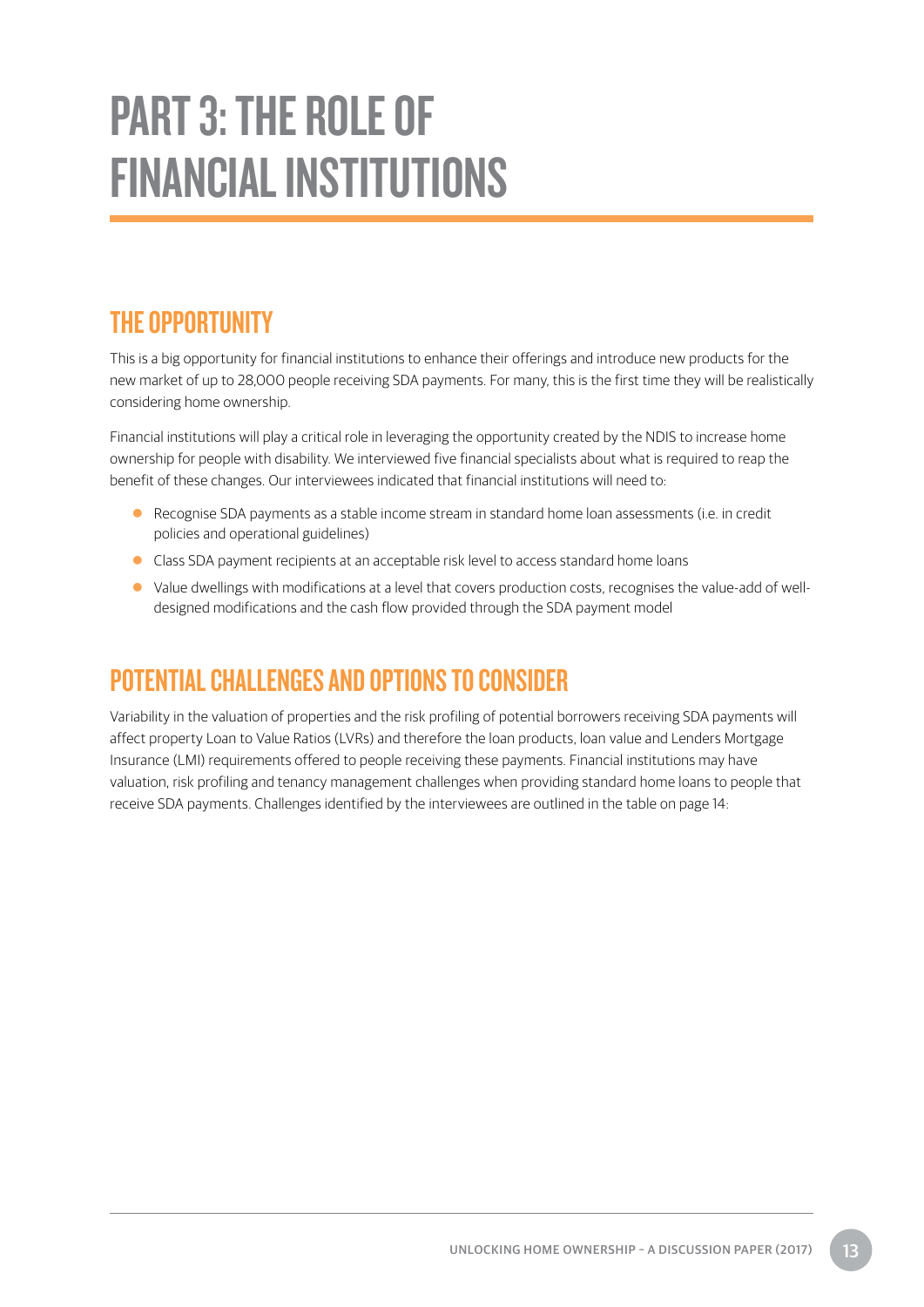| <b>Potential</b><br>challenge  | <b>Description</b>                                                                                                                                                                                                                                                                                                                                                                                                                                                                                                                                                                                                                                                                                                                                                                                         | <b>Options to consider</b>                                                                                                                                                        |
|--------------------------------|------------------------------------------------------------------------------------------------------------------------------------------------------------------------------------------------------------------------------------------------------------------------------------------------------------------------------------------------------------------------------------------------------------------------------------------------------------------------------------------------------------------------------------------------------------------------------------------------------------------------------------------------------------------------------------------------------------------------------------------------------------------------------------------------------------|-----------------------------------------------------------------------------------------------------------------------------------------------------------------------------------|
| <b>Valuation</b>               |                                                                                                                                                                                                                                                                                                                                                                                                                                                                                                                                                                                                                                                                                                                                                                                                            |                                                                                                                                                                                   |
| Government<br>payment reviews  | The current SDA Pricing and Payments Framework applies until mid-2021.<br>The COAG Disability Reform Council will review the SDA Pricing and Payments<br>Framework. The review is expected to take place in 2019 and inform the future<br>of the Framework (however this date could be brought forward). The terms of<br>reference of the review are not yet available.<br>For people receiving SDA payments, the payments will be one of the biggest<br>sources of income that they can allocate to housing. Uncertainty about future<br>payment amounts may present a challenge for financial institutions looking to<br>fund property developments suitable for people receiving SDA payments, and<br>for valuing individual properties that are designed to be suitable for people with<br>disability. | Secure Government<br>commitment to not<br>reduce payments<br>Ensure housing<br>developed for people<br>with SDA payments<br>is appealing to many<br>buyers and alternate<br>users |
| Valuation<br>methodology       | As a new market, there is limited information about the housing preferences<br>and demand of people receiving SDA payments (now and in the future). In the<br>absence of historical transaction data and industry benchmarks, there is likely<br>to be variability in the valuations of new properties and property types that<br>are emerging to meet the needs of people receiving SDA payments. The usual<br>valuation methodology of comparable market sales will not necessarily apply<br>to properties with modifications that are well-suited to people receiving SDA<br>payments.                                                                                                                                                                                                                  | Establish mechanisms<br>to share valuation<br>methodologies<br>between financial<br>institutions<br>Summer Foundation<br>demand study                                             |
| Overlays                       | Group home/villa/village-style properties that qualify for SDA payments tend to<br>have non-standard tenure and sale arrangements. These arrangements can be<br>protected through planning overlays and zoning.<br>Depending on the requirements and level of complexity of these arrangements,<br>the re-sale market may be limited and the cost of re-sale may be higher than<br>average. This can lower the re-sale potential and value which can increase the<br>LVR.                                                                                                                                                                                                                                                                                                                                  | Where suitable,<br>encourage standard<br>tenure and sale<br>arrangements                                                                                                          |
| <b>Risk profiling</b>          |                                                                                                                                                                                                                                                                                                                                                                                                                                                                                                                                                                                                                                                                                                                                                                                                            |                                                                                                                                                                                   |
| Payment<br>interactions        | Governments at state and federal levels are working through how SDA payments<br>will interact with other types of housing assistance for people purchasing their<br>first home, and for people on low or middle incomes. Some financial institutions<br>consulted by the Summer Foundation have indicated that there is a lack of<br>information about the relationship between SDA and Commonwealth Rental<br>Assistance, social housing, stamp duty and First Home Owners Grants. Increased<br>clarity on the interactions between these forms of assistance will enable financial<br>institutions to confidently assess the suitability of people receiving SDA payments<br>for standard home loans.                                                                                                    | Clarity from<br>Government on<br>interactions between<br>payment types                                                                                                            |
| Tenure                         | There is the perception that people receiving SDA payments may have uncertain<br>tenure due to the trajectory of their disability. If a person has a degenerative<br>disability they may have to move to a different property type (e.g. that<br>accommodates an on-site support worker). Anecdotally, the Summer Foundation<br>has found the tenants in their properties value long-term housing security and<br>express very little desire to move in the future. Where tenants need to move, SDA<br>providers are assisted with vacancy payments while searching for a new tenant.                                                                                                                                                                                                                      | Ensure housing<br>developed for people<br>with SDA payments<br>is appealing to many<br>buyers and has<br>alternate users<br>Access SDA vacancy<br>payments                        |
| <b>Shared owner management</b> |                                                                                                                                                                                                                                                                                                                                                                                                                                                                                                                                                                                                                                                                                                                                                                                                            |                                                                                                                                                                                   |
| Relationship<br>management     | Financial institutions can lack confidence in managing the tenancies of people<br>with disability and their families. There is a perceived heightened reputational<br>risk with this customer base, particularly regarding the management of mortgage<br>defaults.                                                                                                                                                                                                                                                                                                                                                                                                                                                                                                                                         | Partner with a<br>disability/community<br>organisation to manage<br>tenancies                                                                                                     |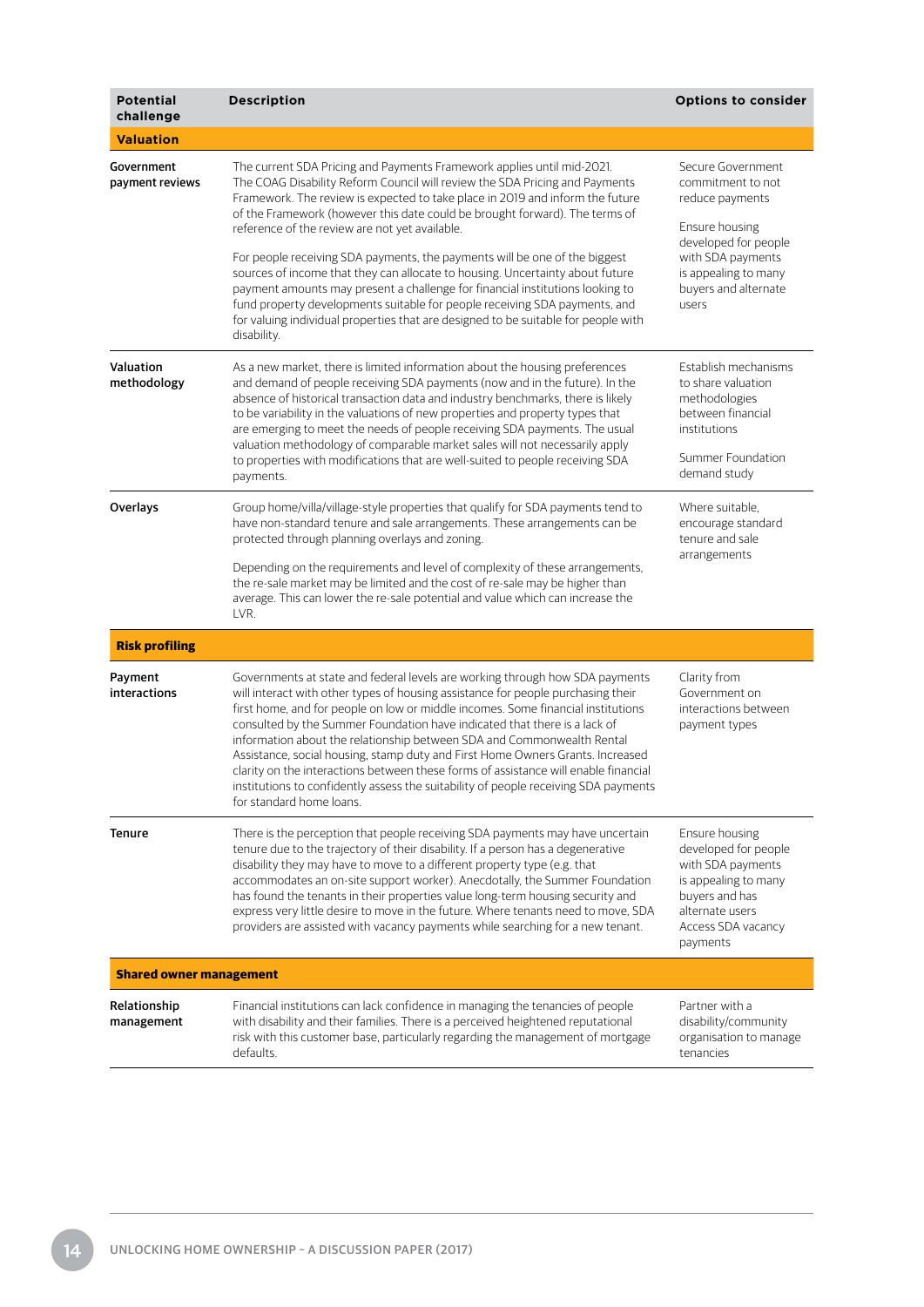# <span id="page-18-0"></span>PART 4: SHARED OWNERSHIP AS AN OPTION TO INCREASE HOME OWNERSHIP OF PEOPLE WITH DISABILITY

## BENEFITS FOR FINANCIAL INSTITUTIONS

Creating the conditions for SDA recipients to own their own home through standard home loans is the most desirable option as it provides the greatest access and choice. SDA pricing should facilitate this aim.

Shared ownership models could increase the pool of borrowers in cases where:

- $\bullet$  The person or their family are unable to raise a sufficient deposit for a standard home loan
- $\bullet$  The financial institution is not confident in managing the relationship with the person with disability and their family

The opportunity presented by the NDIS, particularly the introduction of SDA payments, has sparked a renewed interest in shared ownership models to help this group achieve home ownership.

Financial institutions benefit from these models through:

- Access to a traditionally under-served market with a high-value product
- A portion of the loan being guaranteed by a third party
- A third party typically managing the relationship with the shared owner, this may include assistance with the application process and due diligence

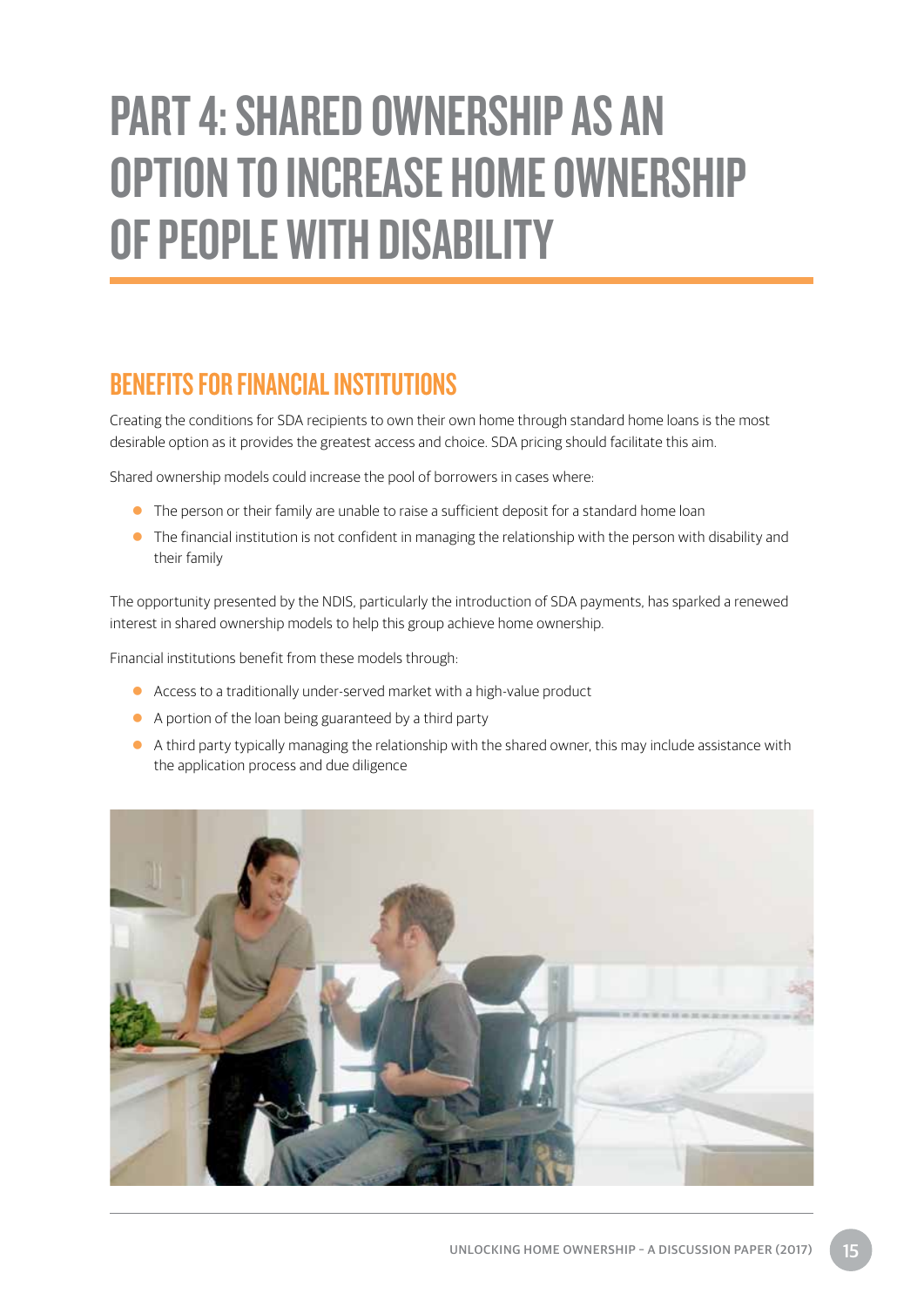## SHARED OWNERSHIP MODELS AND PRODUCTS

In these models a "shared owner" (the person purchasing the property) typically has an agreement with both an "equity partner" (a 'non-person', typically a state or community housing provider, involved as a partner in a shared ownership scheme) and a mainstream lender.24 The three parties enter agreements bi-laterally or tri-laterally.

Shared ownership models fall into three main categories: shared equity, mixed equity and gifted equity.

#### **Shared Equity**

Shared equity refers to shared ownership models where the shared owner is on the title (alone or as a tenant in common) and is responsible for outgoings. For example, in the case of HomesVic the Victorian Government will provide up to 25 per cent equity for first homebuyers. The shared owners (first homebuyers) will be required to have a 5 per cent deposit and a mortgage from a financial institution for the remainder of the property value.

The owner will be responsible for property costs, such as maintenance and rates.<sup>25</sup>

#### **Mixed Equity**

Mixed equity refers to shared ownership models whereby the shared owner makes a one-off equity contribution and ongoing rental payments to the equity partner, but is not named on title and is not responsible for outgoings. For example, in Housing Choices Australia's Mixed Equity program a property is purchased using funds provided by the shared owner, the Office of Housing and Housing Choices Australia. Housing Choices Australia retains title and the applicant has secure tenure under a Residential Tenancies Act lease and pays rent at Office of Housing rates. The shared owner signs a Mixed Equity Partnership Agreement securing their financial interest in the property. The applicant is released from responsibilities of maintenance undertaken by Housing Choices Australia, payment of rates, body corporate fees, building insurance, etc.<sup>26</sup>



25 Victorian Government, Shared equity Fact sheet –http://www.vic.gov.au/affordablehousing/buying-a- house-in-victoria/shared-equity.html, 2017.

<sup>24</sup> AHURI, Shared home ownership by people with disability, 2017, p.viii.

<sup>26</sup> Housing Choices Australia, Housing Choices Australia Mixed Equity Program, http://www.housingchoices.org.au/wp-content/uploads/Mixed\_Equity\_ brochure.pdf, undated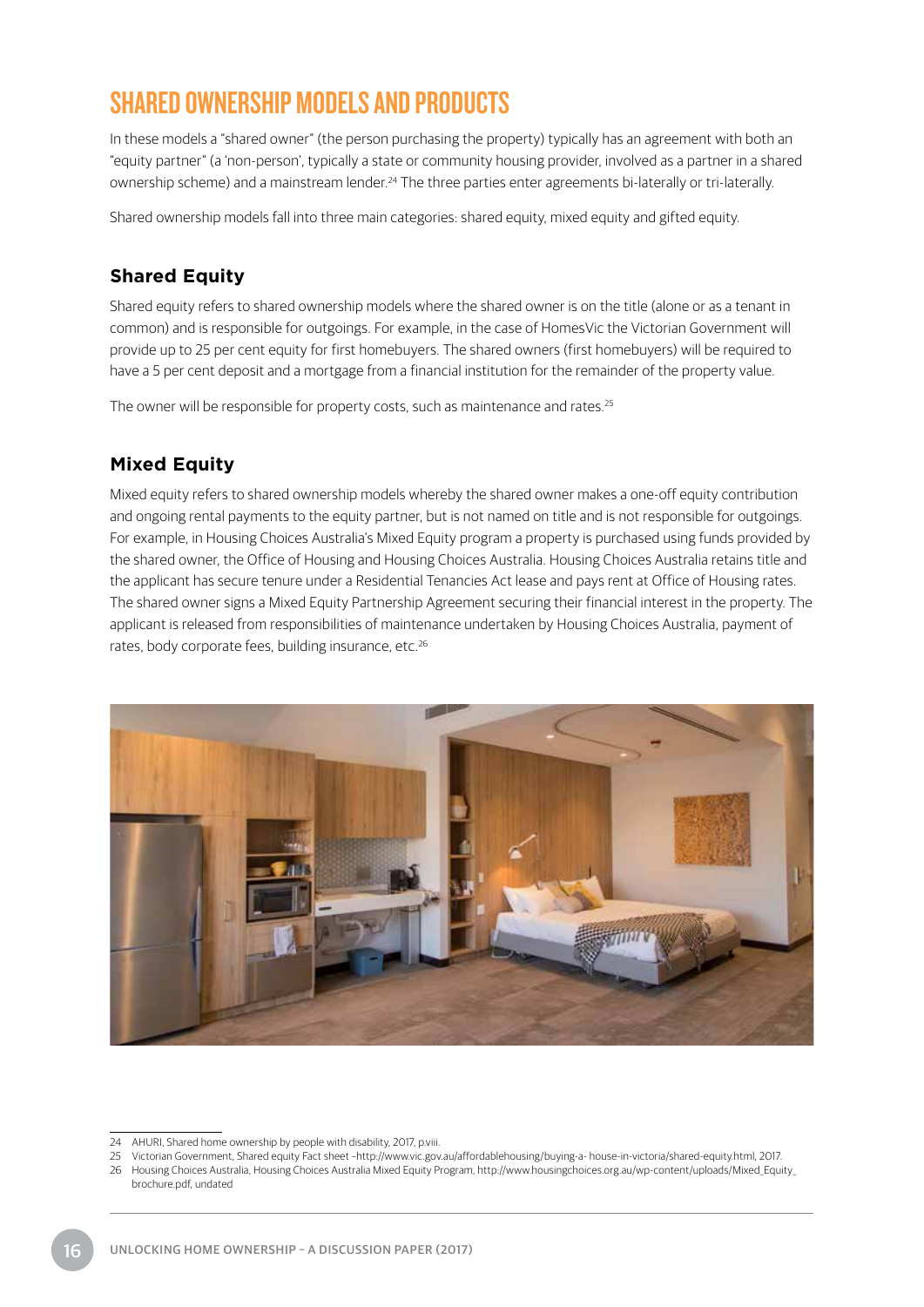#### **Gifted Equity**

Gifted equity refers to homebuyers' parents or someone else gifting a deposit. Some financial institutions allow homebuyers to borrow up to 95 per cent of the property value in this scenario. The aim of gifted equity is to help individuals access home ownership when they may be unable to raise 20% deposit for a home loan within the SDA target group. NDIS participants may receive gifted equity through family or donor wealth.

The relationship between the models is shown in the diagram below and described in the table that follows.<sup>27</sup>



<sup>27</sup> AHURI, Shared home ownership by people with disability, 2017, p.7-10.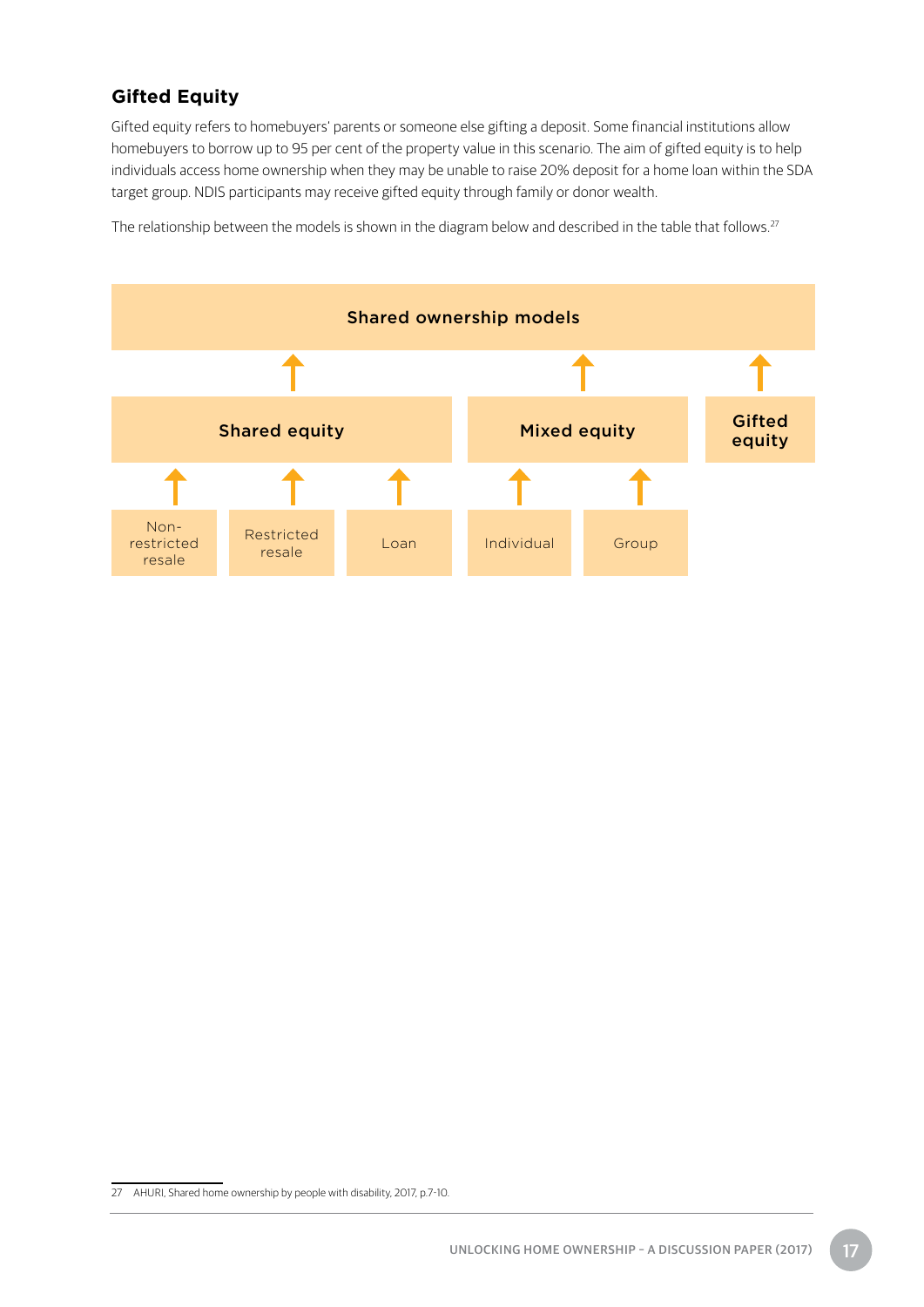| <b>Feature</b>                 | <b>Shared equity</b>                                                                                                                                                                      |                                                                                                                                 |                                                                                                                                                                                                                               |  |
|--------------------------------|-------------------------------------------------------------------------------------------------------------------------------------------------------------------------------------------|---------------------------------------------------------------------------------------------------------------------------------|-------------------------------------------------------------------------------------------------------------------------------------------------------------------------------------------------------------------------------|--|
| Aim                            | Transition people from insecure private or social rentals<br>Provide greater housing security for those who are unable to achieve<br>full home ownership                                  |                                                                                                                                 |                                                                                                                                                                                                                               |  |
| <b>Typical target</b><br>group | People with moderate incomes who can pay both a mortgage and property<br>ownership outgoings (e.g. maintenance, rates, insurance)                                                         |                                                                                                                                 |                                                                                                                                                                                                                               |  |
| <b>SDA target</b><br>group     | NDIS participants with SDA payments and capacity to manage risk, in<br>existing SDA stock, RAC or private rental                                                                          |                                                                                                                                 |                                                                                                                                                                                                                               |  |
| <b>Typical</b><br>model        | <b>Non-restricted resale</b>                                                                                                                                                              | <b>Restricted resale</b>                                                                                                        | Loan                                                                                                                                                                                                                          |  |
|                                | Equity partner takes an equity<br>share<br>Shared owner contributes to a<br>deposit, when the home is sold<br>the equity partner recovers<br>their share of the equity in the<br>property | Equity partner takes an equity<br>share permanently Shared<br>owner sells property back<br>to equity partner at market<br>value | Equity is shared between the<br>shared owner and the lender<br>without a separate equity<br>partner<br>Shared owner has two<br>loans (i. standard interest +<br>repayments, ii. interest-free<br>or discounted shared equity) |  |

|                |                                                        |                                                     | OF GISCOULITED SHAFED EQUITY)                            |
|----------------|--------------------------------------------------------|-----------------------------------------------------|----------------------------------------------------------|
| <b>Example</b> | <b>HomesVic</b>                                        | <b>SharedStart (WA)</b>                             | <b>Keystart (WA)</b>                                     |
| products       | https://www.vic.gov.au/<br>affordablehousing/buying-a- | http://www.housing.wa.gov.<br>au/sharedstart/Pages/ | https://www.keystart.com.au                              |
|                | house-in-victoria/homesvic.html                        | FixedorFlexible.aspx                                | <b>HomeStart (SA)</b><br>http://www.homestart.com.au     |
|                | <b>Buy Assist</b>                                      |                                                     |                                                          |
|                | http://www.buyassistaustralia.<br>com.au/homebuyers/   |                                                     | <b>HomeShare (Tas)</b><br>http://www.homesharetas.com.au |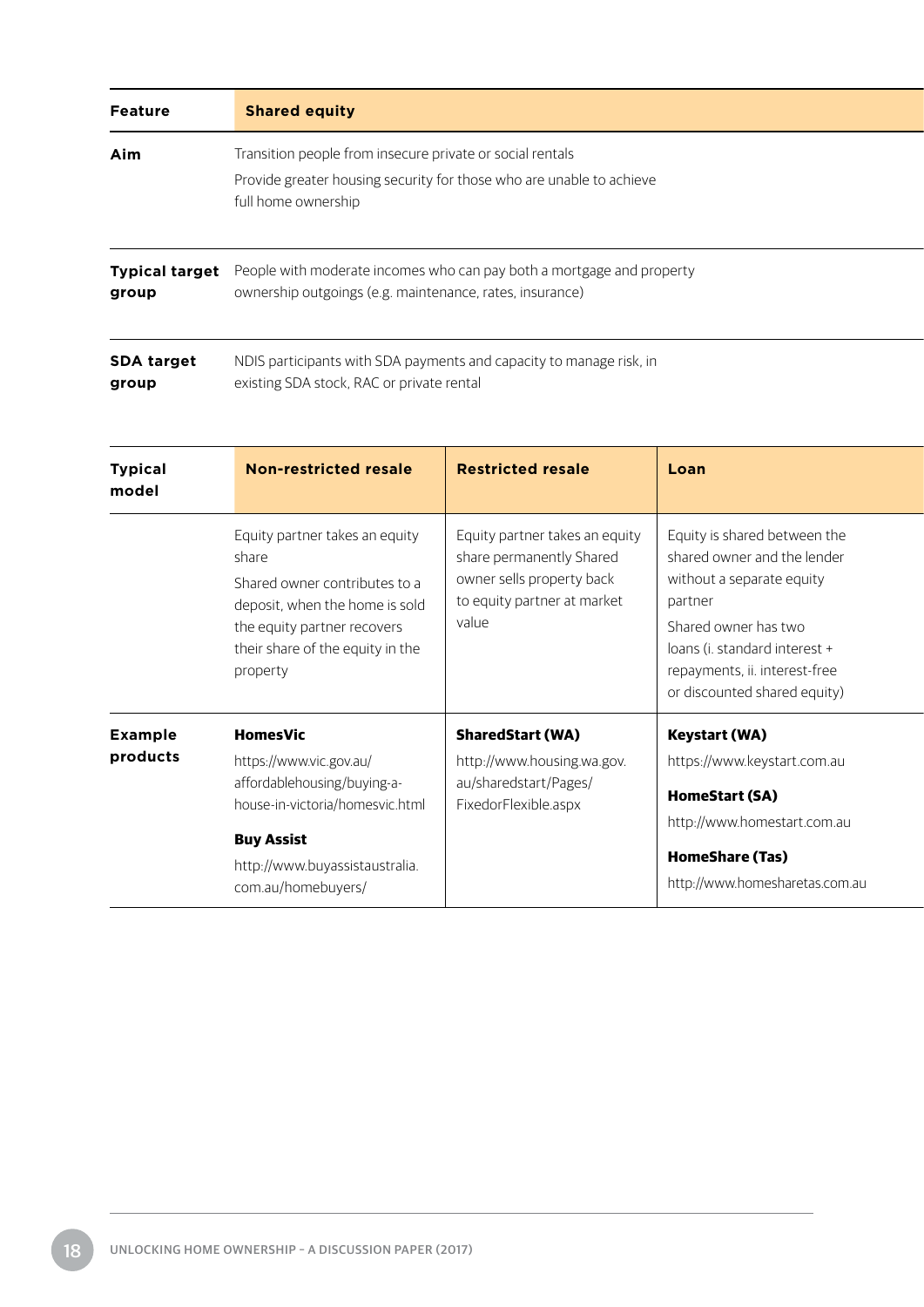| <b>Mixed equity</b>                                                                                                                                                                                                             |                                                                                                                                                                                                                                                                           | <b>Gifted equity</b>                                                                                                                            | <b>Feature</b>                    |
|---------------------------------------------------------------------------------------------------------------------------------------------------------------------------------------------------------------------------------|---------------------------------------------------------------------------------------------------------------------------------------------------------------------------------------------------------------------------------------------------------------------------|-------------------------------------------------------------------------------------------------------------------------------------------------|-----------------------------------|
| Provide pathway to home ownership                                                                                                                                                                                               |                                                                                                                                                                                                                                                                           | Access to home ownership                                                                                                                        | Aim                               |
| Individual                                                                                                                                                                                                                      | Group                                                                                                                                                                                                                                                                     |                                                                                                                                                 |                                   |
| People with very low<br>incomes living in single family<br>households                                                                                                                                                           | People with very low<br>incomes living with unrelated<br>adults                                                                                                                                                                                                           | People unable to raise 20%<br>deposit for home loan                                                                                             | <b>Typical</b><br>target<br>group |
| Low income NDIS<br>participants living alone or<br>not able to manage risk                                                                                                                                                      | NDIS participants in shared<br>living, with low incomes or<br>not well placed to manage<br>risk                                                                                                                                                                           | NDIS participants with family<br>(or donor) wealth                                                                                              | <b>SDA</b><br>target<br>group     |
| Equity partner purchases<br>and retains property title and<br>pays outgoings<br>Shared owner pays<br>equity partner proportion<br>of property value for<br>guaranteed secure tenancy<br>and can buy out equity<br>partner share | Equity partner purchases and<br>retains property title<br>Shared owner pays<br>equity partner proportion<br>of property value for<br>guaranteed secure tenancy<br>(which is smaller than mixed<br>equity individual) and sells<br>share to equity partner (or<br>nominee) | Equity partner gifts equity<br>from their property/ies and<br>shares the cost of the loan<br>with the shared owner                              |                                   |
| Housing Choices Aus Mixed<br>Equity Program<br>http://www.housingchoices.<br>org.au/wp-content/uploads/<br>Mixed_Equity_brochure.pdf                                                                                            | Project Independence<br>http://www.<br>projectindependence.com.<br>au/                                                                                                                                                                                                    | nab Family Guarantor Loans<br>https://www.nab.com.au/<br>personal/learn/buying-your-<br>first-home/get-family-help-<br>with-a-home-loan-deposit | <b>Example</b><br>products        |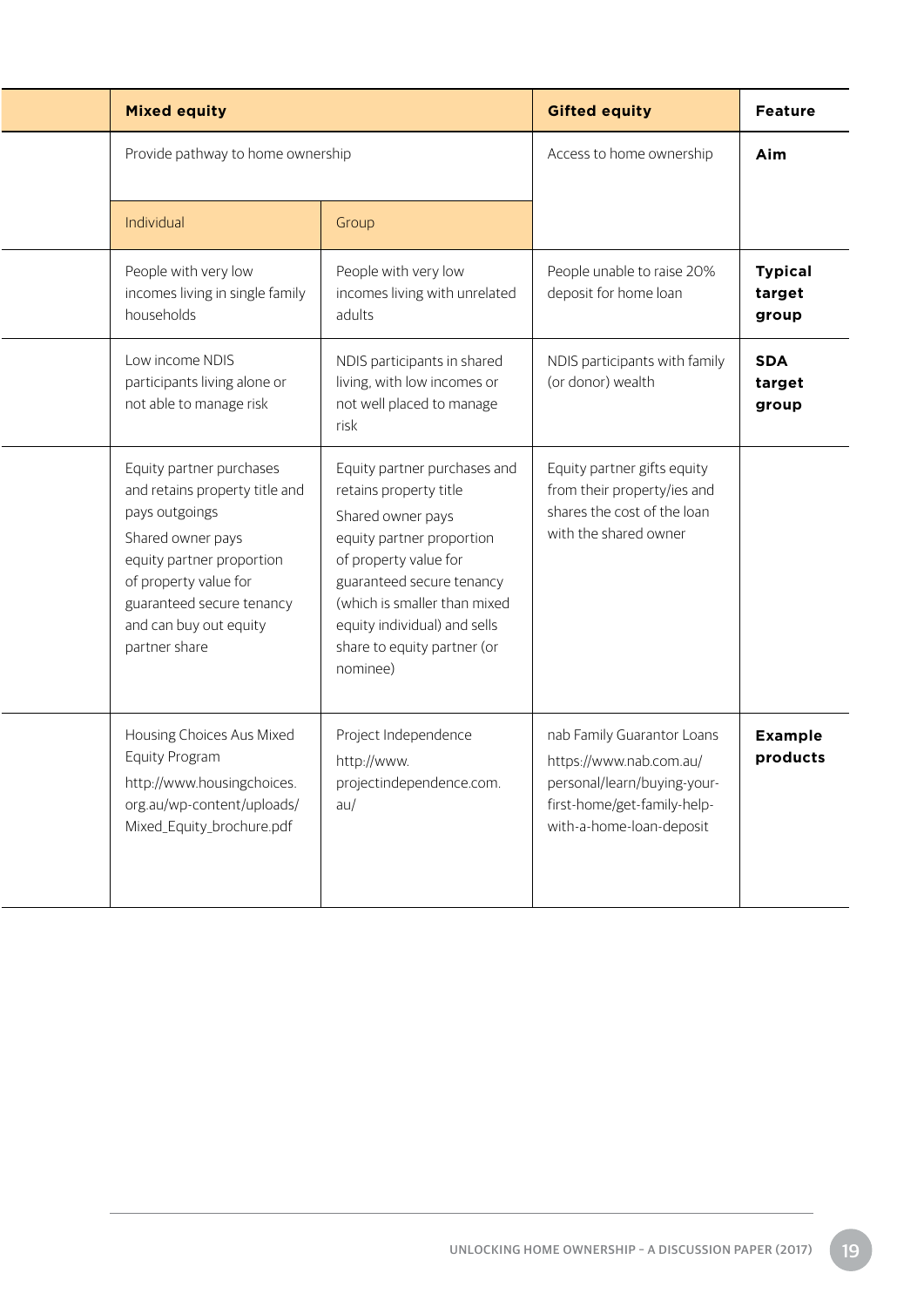All shared ownership models aim to provide affordability, choice, security of tenure, sense of home ownership, and accumulation of capital to people that would otherwise find it very difficult, if not impossible, to access standard home loans. Benefits of shared ownership models for people receiving SDA payments could include:

- **•** The LVR is lowered and therefore expensive Lenders Mortgage Insurance (LMI) is avoided
- There is a contribution made to the deposit or the deposit is wholly covered meaning people can move into home ownership sooner
- $\bullet$  The relationship with the financial institution may be managed through a third party

### **Case study: Home ownership options for people receiving SDA payments**

#### Mary, aged 40, single

Mary has the capacity to pay approximately \$90,000pa for housing (assuming SDA payment and rent of 25% of Disability Support Pension). An apartment suitable for Mary costs around \$634,000 to develop and manage (factoring in standard build plus modifications, project management and tenant engagement, and transaction costs).

Mary has three options to move into home ownership: standard home ownership (full tenant), shared ownership (market equity return), or shared ownership (on social investment terms), as follows:

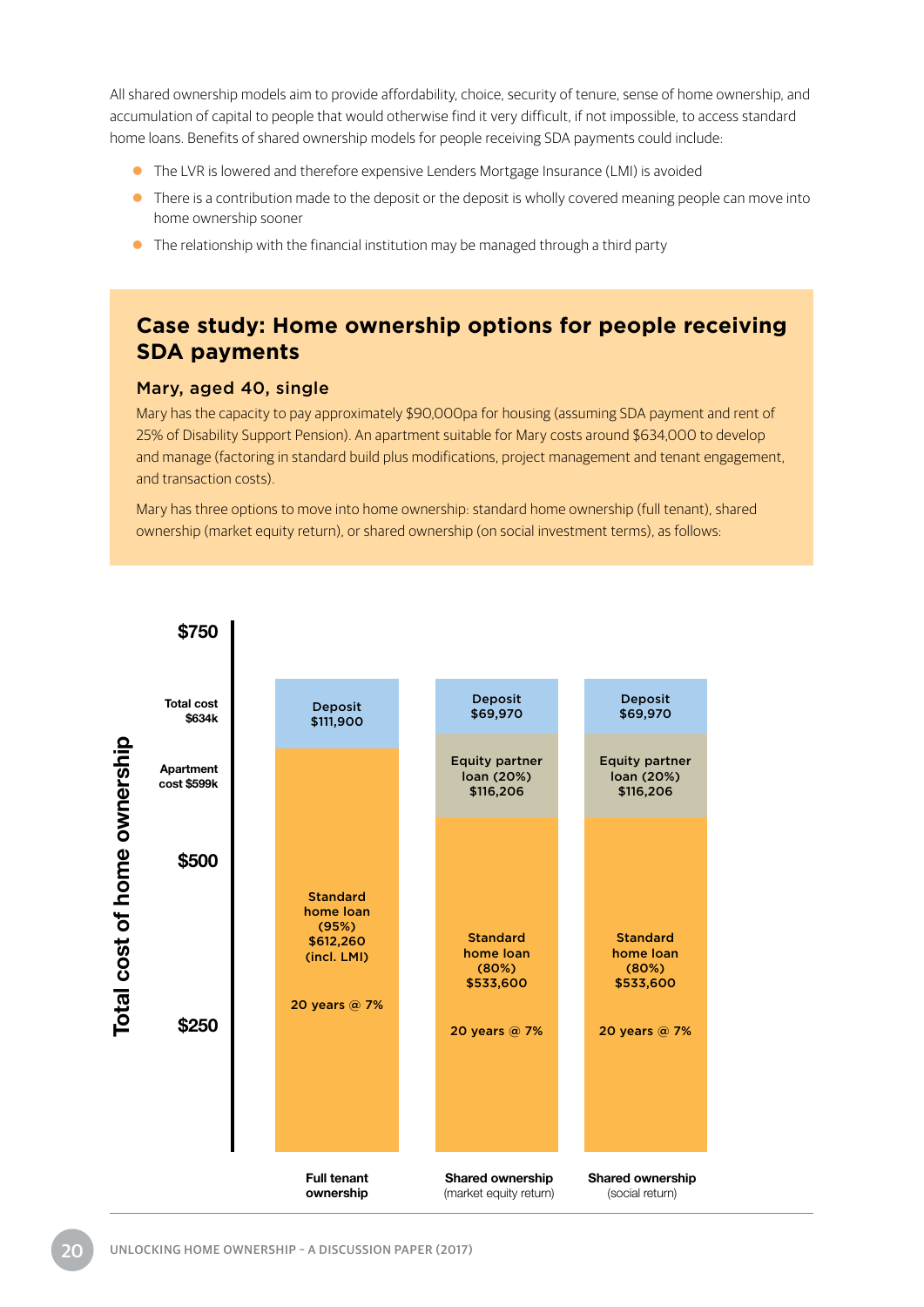In all three scenarios, Mary would have sufficient housing income to make mortgage repayments and cover the cost of property outgoings, as follows:

| Item                                                   | Full tenant ownership | <b>Shared tenant</b><br>ownership (market<br>equity return) | <b>Shared tenant</b><br>ownership<br>(social return) |
|--------------------------------------------------------|-----------------------|-------------------------------------------------------------|------------------------------------------------------|
| Cost of Apartment                                      | \$634,000             | \$634,000                                                   | \$634,000                                            |
| NFP Project Management<br>+ Tenant Engagement          | \$35,000              | \$35,000                                                    | \$35,000                                             |
| <b>Transaction costs</b>                               | \$17,000              | \$17,000                                                    | \$17,000                                             |
| Sub-total                                              | \$686,000             | \$686,000                                                   | \$686,000                                            |
| Less deposit <sup>26</sup>                             | \$111,900             | \$69,970                                                    | \$69,970                                             |
| Sub-total                                              | \$574,100             | \$616,030                                                   | \$616,030                                            |
| LMI <sup>27</sup>                                      | \$24,500              | $\oint$ -                                                   | $\oint$ -                                            |
| Commercial loan <sup>28</sup>                          | \$563,600             | \$464,824                                                   | \$464,824                                            |
| SDA shared equity partner loan                         | $\mathfrak{L}$ -      | \$116,206                                                   | \$116,206                                            |
|                                                        |                       |                                                             |                                                      |
| Tenant (shared owner) repayments<br>(pa)               | \$52.435              | \$43,245                                                    | \$43.245                                             |
| Shared equity partner <sup>29</sup><br>repayments (pa) | $$-$                  | \$11.621                                                    | \$3,486                                              |
|                                                        |                       |                                                             |                                                      |
| Housing Income' after mortgage<br>repayment (pa)       | \$37,751              | \$35,320                                                    | \$43,454.71                                          |

<sup>26</sup> Full tenant ownership: 10% + project management, tenant management + transaction costs Shared (market equity and social investment): 3% apartment costs + project management, tenant management + transaction costs

<sup>27</sup> LMI not required in shared tenant ownership scenarios due to presence of equity partner

<sup>28</sup> Commercial loans in shared tenant ownership scenarios at 80% of equity

<sup>29</sup> Shared equity partner loans at 20% of equity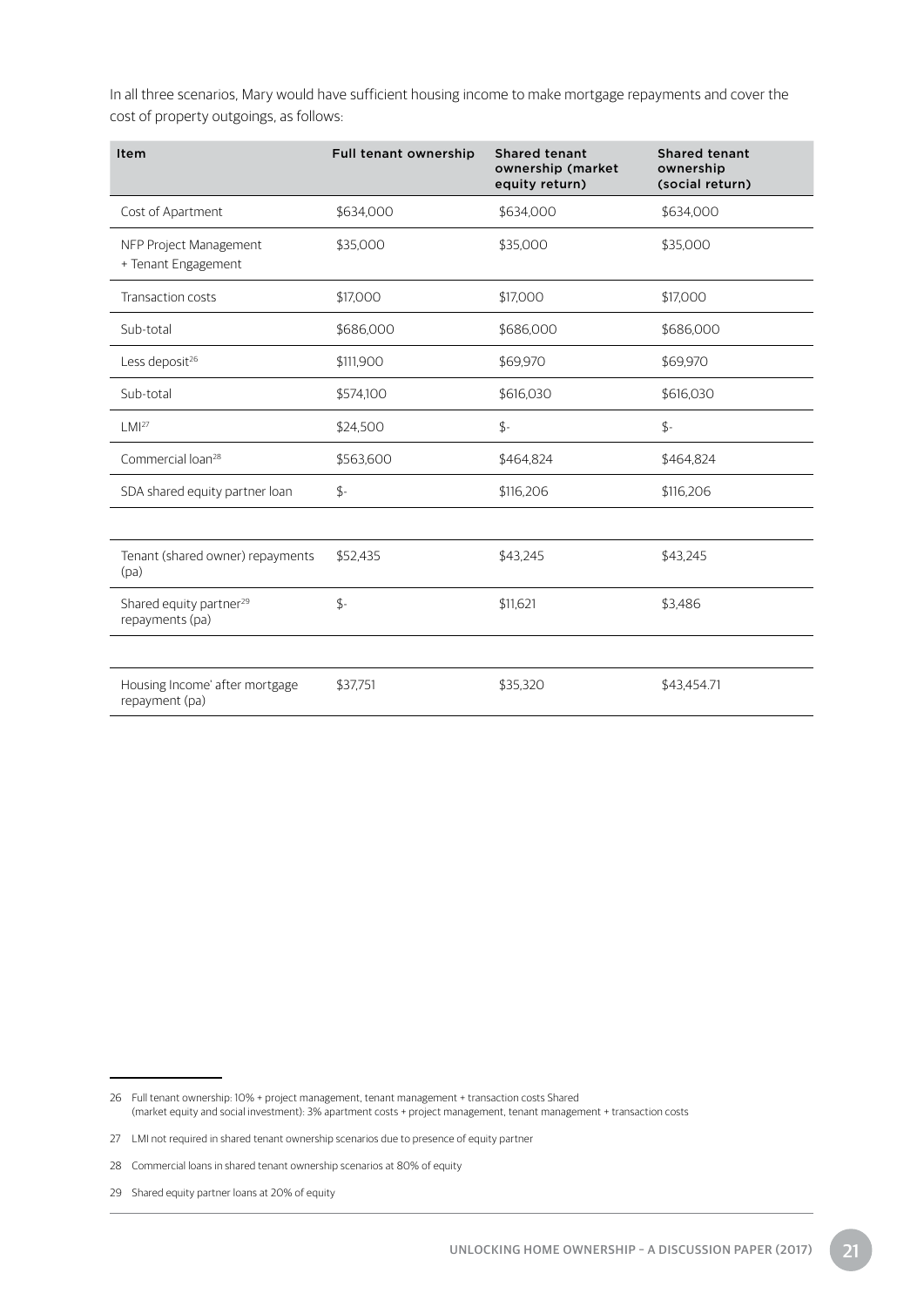## <span id="page-25-0"></span>RISKS AND CHALLENGES OF SHARED OWNERSHIP MODELS

Shared ownership models address some of the risks and challenges for people receiving SDA payments being able to access standard home loan products. There are some risks and challenges additional to standard home loans that are unique to shared ownership models, including:

- Alignment There is a need to achieve alignment of objectives between at least three parties (including the resident, the financial institution, the equity partner and the developer if relating to new builds) and an ongoing investment in maintaining these relationships.
- **Transfer of payments** The SDA payment model assumes one provider per property and therefore makes SDA payments to only one provider per property. The option for the payments to be split between two or more entities/individuals is more consistent with shared ownership models.
- Management of arrears The ownership of the contributions made by the person receiving the SDA payments that falls into arrears needs to be specified up-front. There has been a case in the UK whereby a shared owner lost their payments and had their property repossessed when they fell into arrears.<sup>28</sup>
- **Investment repayment** There can be challenges in the relationship between the shared owner and the equity partner at the sale or refinance stage based on the shared owner under-estimating the share owed to the equity partner. Depending on the shared ownership model, the equity partner may not be able to exit the investment until the shared owner leaves the property.
- $\bullet$  Marketing If a new product was required, the costs involved in developing and marketing a product specific to a small cohort need to be taken into account (noting that there are flexible shared ownership models in existence that could be adapted to incorporate SDA payments).

<sup>28</sup> Peaker, Giles, 'The hidden dangers of shared ownership', The Guardian, 3 September 2013.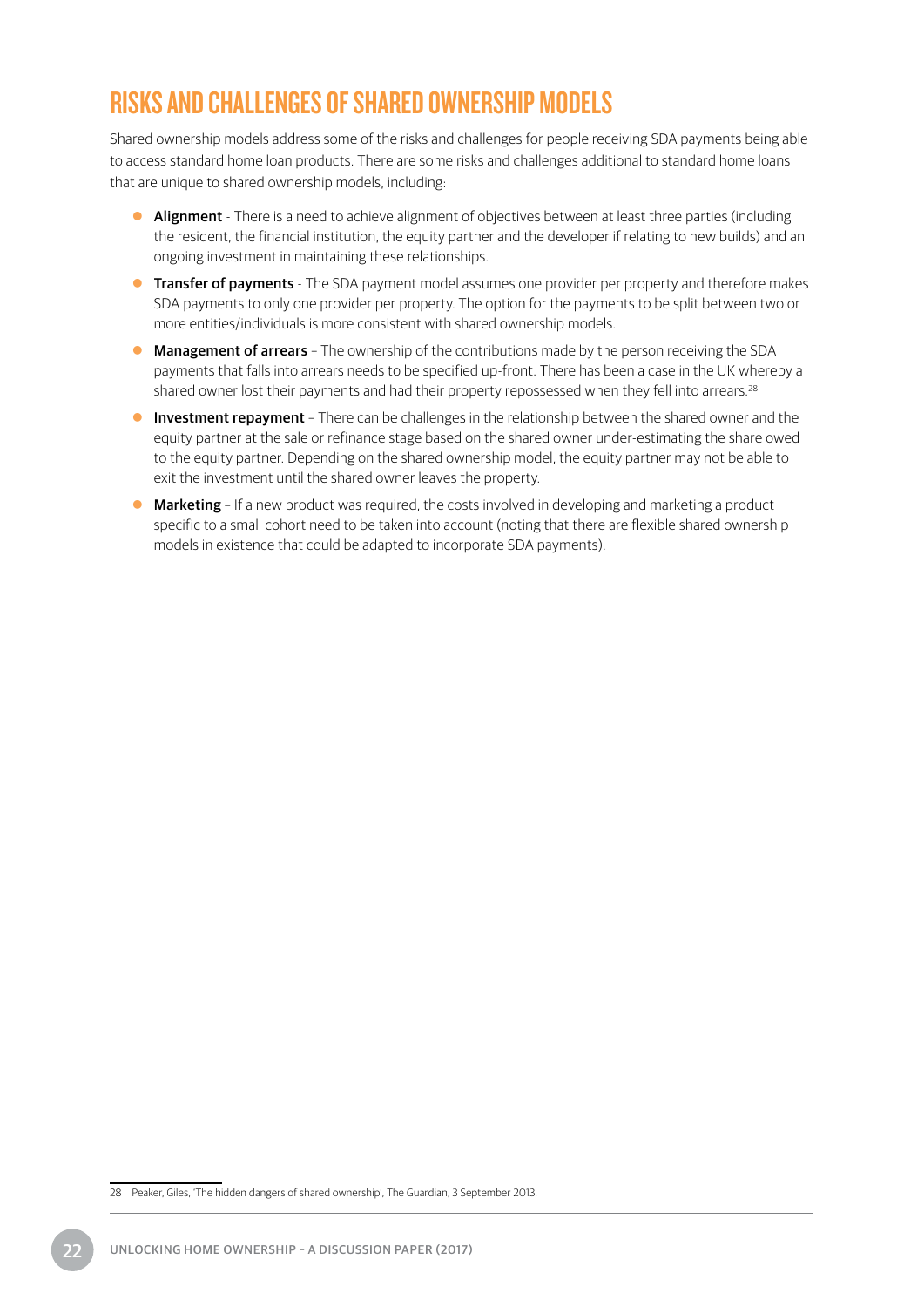## <span id="page-26-0"></span>PART 5: WHERE TO BEGIN TO INCREASE HOME OWNERSHIP

The Summer Foundation is working to support the six building blocks for a mature SDA market (see Appendix C). For the financial sector to play its role in boosting the home ownership rates of people with disability, institutions need confidence in policy settings and be able to deliver products and services to people with disability and their families.

Our consultations with financial specialists coupled with and research into the international experience of shared ownership internationally, highlighted some options to increase the take up of shared ownership. There are actions that financial institutions – and government – need to take to build this market:

#### **Actions for financial institutions**

- 1. Share worked examples of commercial and consumer loans to people receiving SDA payments with other financial institutions to enable them to review and refine their investment and/or lending policies to be accessible to people receiving these payments
- 2. Investigate partnership with equity partners to deliver shared ownership loan products to people receiving SDA payments that cannot access standard loans
- 3. Educate teams so they feel confident assessing loan applications and manage loans for people receiving SDA payments and their families, and institutions that are providing accommodation to this group
- 4. Appoint a team member to lead responses to queries from SDA payment recipients and their families, and to developers interested in developing properties for this group
- 5. Share the details of property valuers that have experience valuing modified properties with other financial institutions

#### **Actions for shared ownership equity partners (community housing providers, state and local governments)**

- 1. Aggregate suitable borrowers then approach financial institutions for commercial loans to develop properties
- 2 Sell existing SDA stock to tenants (where this is desirable for the tenants)
- 3. Hold SDA payments up to 20 per cent of property value in trust and recycle back into future SDA

#### **Actions for developers and landlords**

- 1. Understand the benefits of shared ownership returns in comparison to rental returns to encourage greater investment in properties suitable for people receiving SDA payments
- 2. Ensure properties align with SDA requirements and changes to property designs are communicated to buyers receiving SDA payments and their families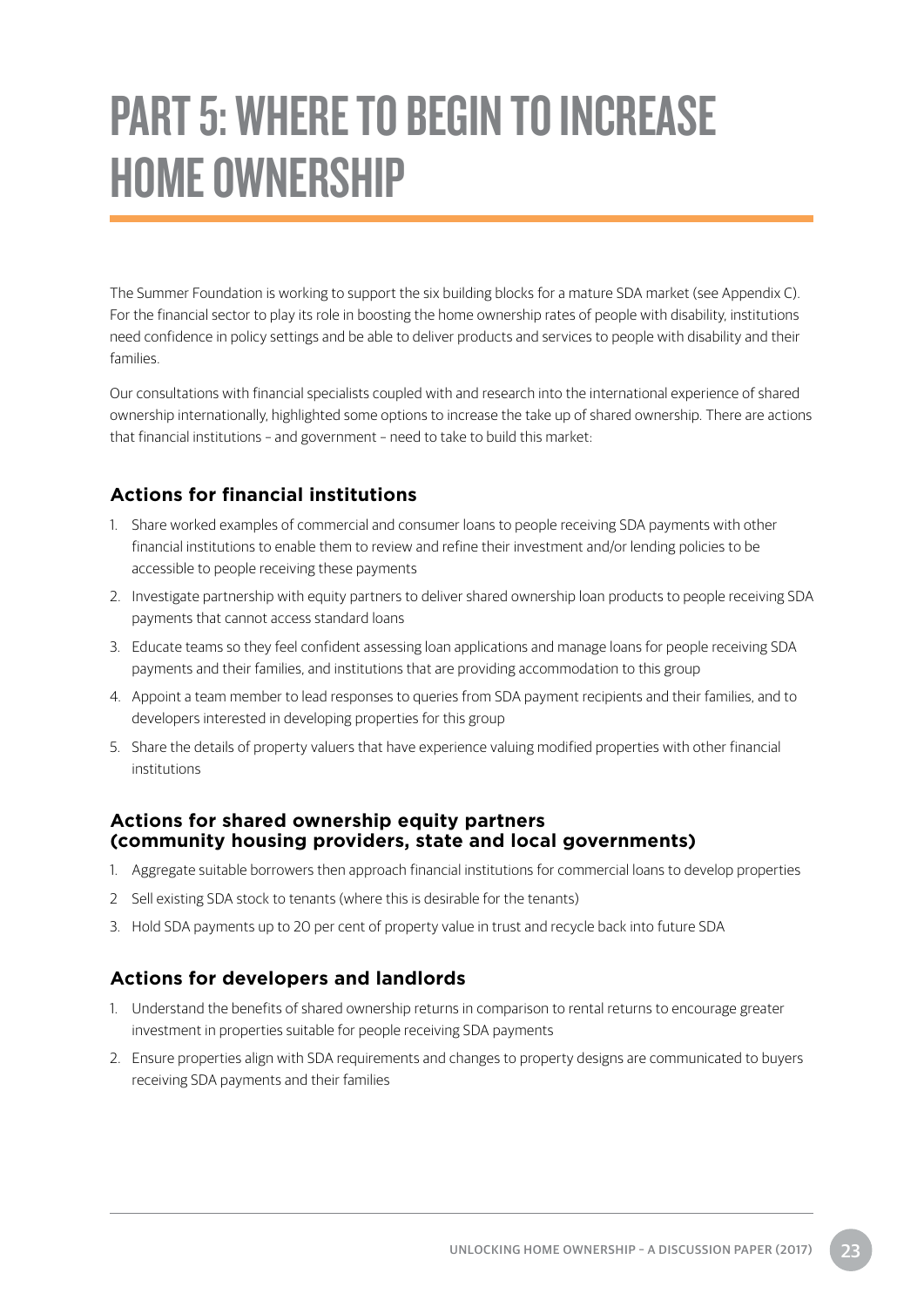#### **Actions for NDIA**

- 1. Ensure SDA recipients' housing preferences are identified in NDIS plans and make aggregated housing demand information available to financial institutions and developers
- 2. Build lender and investor confidence by providing information on demand, features of the scheme, and interactions with other government initiatives (e.g. CRA, social & affordable housing)
- 3. Encourage SDA recipients and their families to consider home ownership and investment
- 4. Provide SDA payments up to first 20 per cent of property value as recoverable grants (to avoid 100 percent of loan to value ratio)
- 5. Introduce and advocate for people receiving SDA payments and their families to responsible lenders

#### **Actions for people receiving SDA payments and their families**

- 1. Ensure financial literacy is at a sufficient level to assess the suitability of home ownership and/or investment to personal circumstances (including financial and asset planning, responsible lenders)
- 2. Express interest in home ownership / investment to equity partners and financial institutions
- 3. Participate in property development design consultations to ensure properties are fit for purpose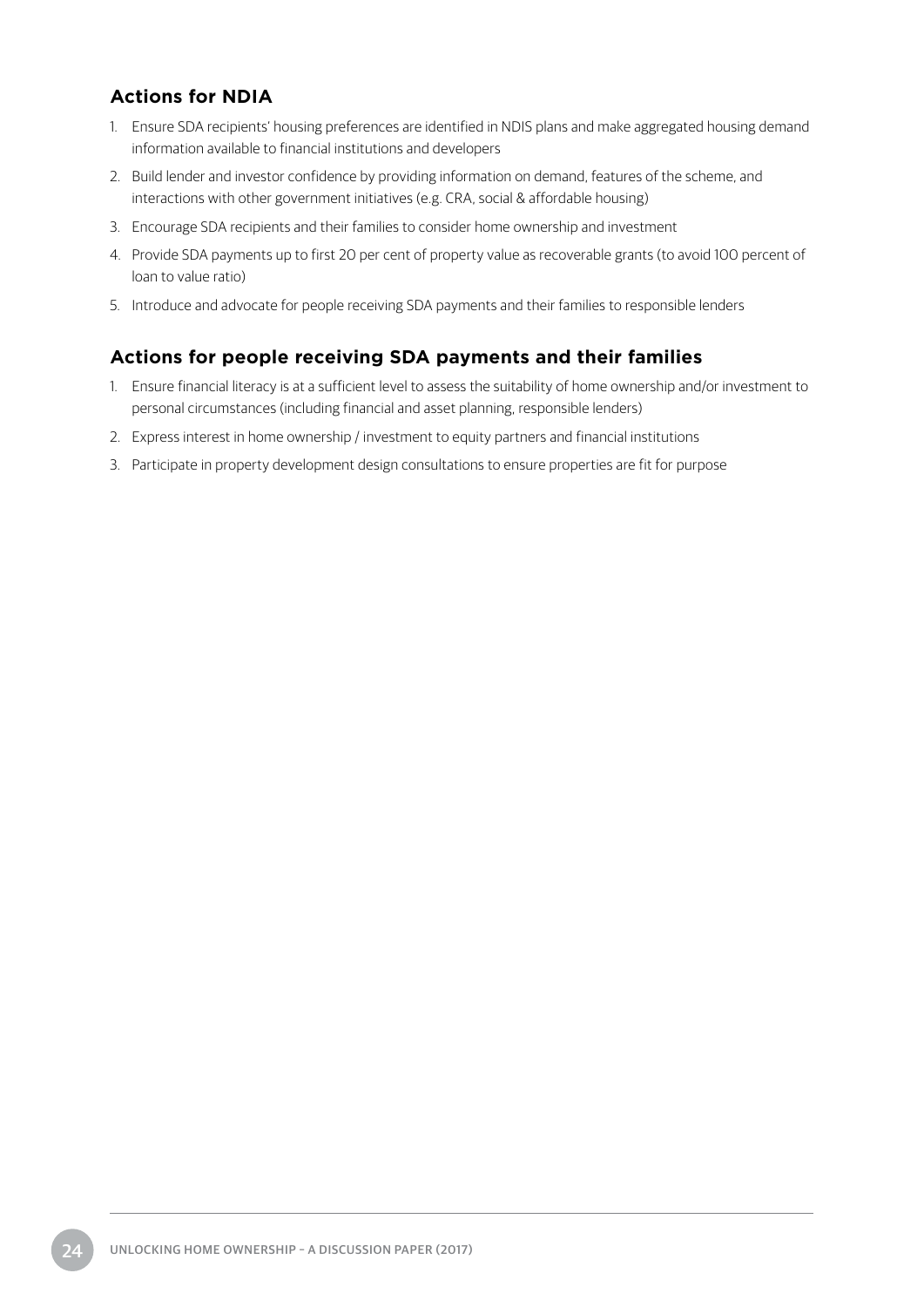# <span id="page-28-0"></span>APPENDICES

## A. SELECTED RELEVANT GOVERNMENT BUDGET MEASURES 2017-18

#### **National Housing Finance and Investment Corporation (Australian Government)29**

- Will operate an affordable housing bond aggregator to encourage greater private and institutional investment
- Will provide cheaper and longer-term finance to registered providers of affordable housing
- Will administer the \$1 billion National Housing Infrastructure Facility to provide local governments with concessional loans, grants and equity to finance infrastructure to deliver housing supply sooner

#### **Investment tax incentives** (Australian Government)**<sup>30</sup>**

Increase in the capital gains tax discount (of 60 percent) for investors in affordable housing provided at below market rent to eligible tenants on low to moderate incomes

New rules to enable Managed Investment Trusts to acquire, construct and redevelop property to hold for affordable housing for at least 10 years

#### **HomesVic** (Victorian Government)**<sup>31</sup>**

Initial allocation of \$50 million over two years to be administered through State Trustees Limited for 400 homebuyers

Government will provide up to 25 per cent equity for first homebuyers with incomes up to

\$75,000 (single) or \$95,000 (couples or families) and recover its equity share on sale to reinvest

#### **Buy Assist** (Victorian Government)

\$5 million grant to the National Affordable Housing Consortium's national shared equity scheme to assist 100 homebuyers low to medium income households with little or no deposit to secure a mortgage without having to pay mortgage lenders insurance

<sup>29</sup> Australian Government, Establishing the National Housing Finance and Investment Corporation,

http://budget.gov.au/2017-18/content/glossies/factsheets/download/FS\_18\_Housing\_Affordability.pdf, Budget 2018, 2017. 30 Australian Government, Bosting affordable housing for Australians through investment tax incentives, Budget 2018,

http://budget.gov.au/2017-18/content/glossies/factsheets/download/FS\_110\_Housing\_Affordability.pdf, 2017.

<sup>31</sup> Victorian Government, Shared equity opportunities for first home buyers, Budget 2018, https://www.vic.gov.au/affordablehousing/buying-a-house-in-victoria.html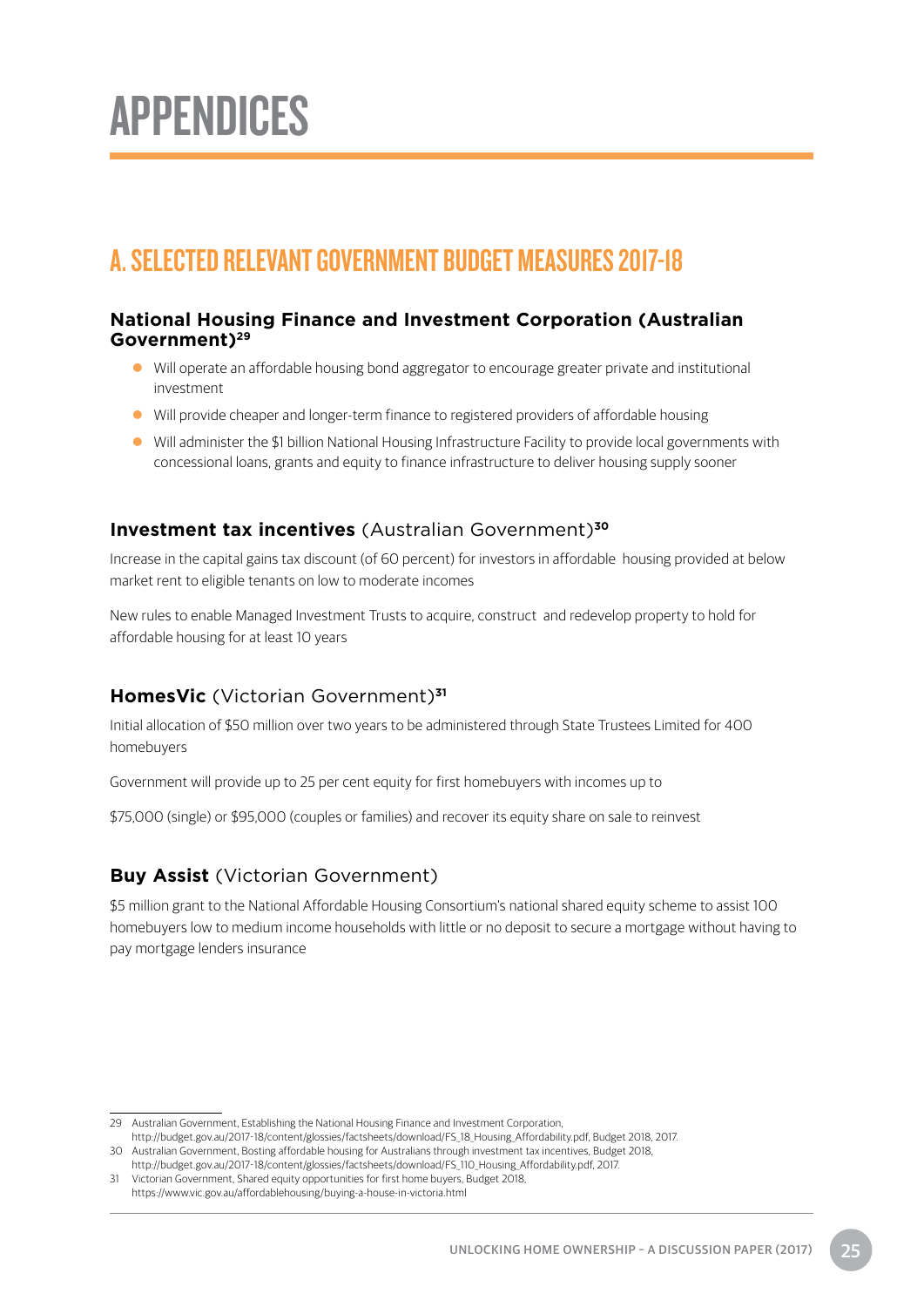## <span id="page-29-0"></span>B. SPECIALIST DISABILITY ACCOMMODATION (SDA) PAYMENTS

Specialist Disability Accommodation (SDA) refers to housing for NDIS participants who require specialist housing solutions to assist with the delivery of supports that cater for their individual care needs.

SDA payments will be paid by the NDIA directly to the SDA Provider. The payment is included in each participant's plan and is held by the NDIA in a trust-like arrangement on behalf of the participant. The value of payment is calculated on the particular dwelling they choose to live in. The participant is in control of where they live and is able to choose any dwelling that is registered with the NDIA.

SDA Providers will only be paid for dwellings that are occupied by NDIS participants. The property owner bears the vacancy risk should they be unable to find a tenant for the dwelling.

Tenants will be required to make a Reasonable Rent Contribution ('RRC') to their SDA Provider, which will be in addition to any SDA payment from the NDIS. The rent will be a standalone payment for rent only. Rent paid by a participant will be limited to 25 percent of the Disability Support Pension plus any Commonwealth Rent Assistance.

It is anticipated that the SDA pricing will continue for 20 years. The framework assumes that at the end of 20 years the property would revert to the general market, providing a lump sum cash flow to the investor(s) equal to the market value of the property. When combined the revenue from SDA payments, rent and the sale value of the property will sufficiently recover the initial investment, all maintenance, outgoing and management costs, and an 'institutional' return on debt and equity.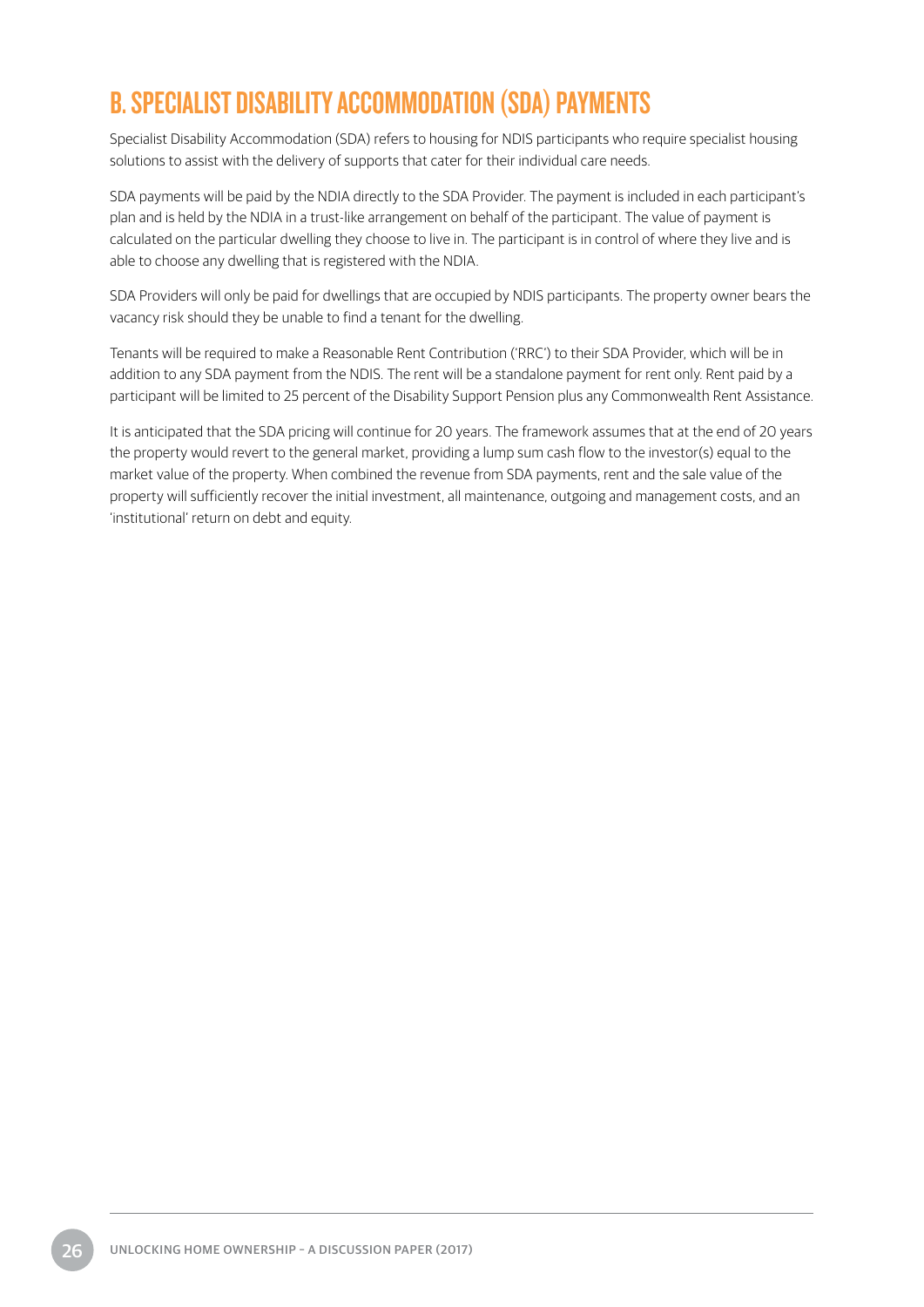## <span id="page-30-0"></span>C. BUILDING BLOCKS OF A MATURE SDA HOUSING MARKET

The Summer Foundation has identified six building blocks of a mature NDIS SDA housing market:



The Australian Government Department of Social Services is funding the Summer Foundation to deliver five NDIS Housing Market Development Initiative Projects to contribute to these building blocks:

- 1. Development of a platform prototype to identify participant demand and connect with SDA housing
- 2. Development of a resource bank of housing information for people with disability, including the compilation of existing resources and creation of new resources
- 3. National Specialist Disability Accommodation Housing Demand Study
- 4. Toolkit for SDA providers to separate housing and support services
- 5. Development of a shared equity and home ownership product for SDA (this project)

For further information about these projects, please contact housingmarket@summerfoundation.org.au